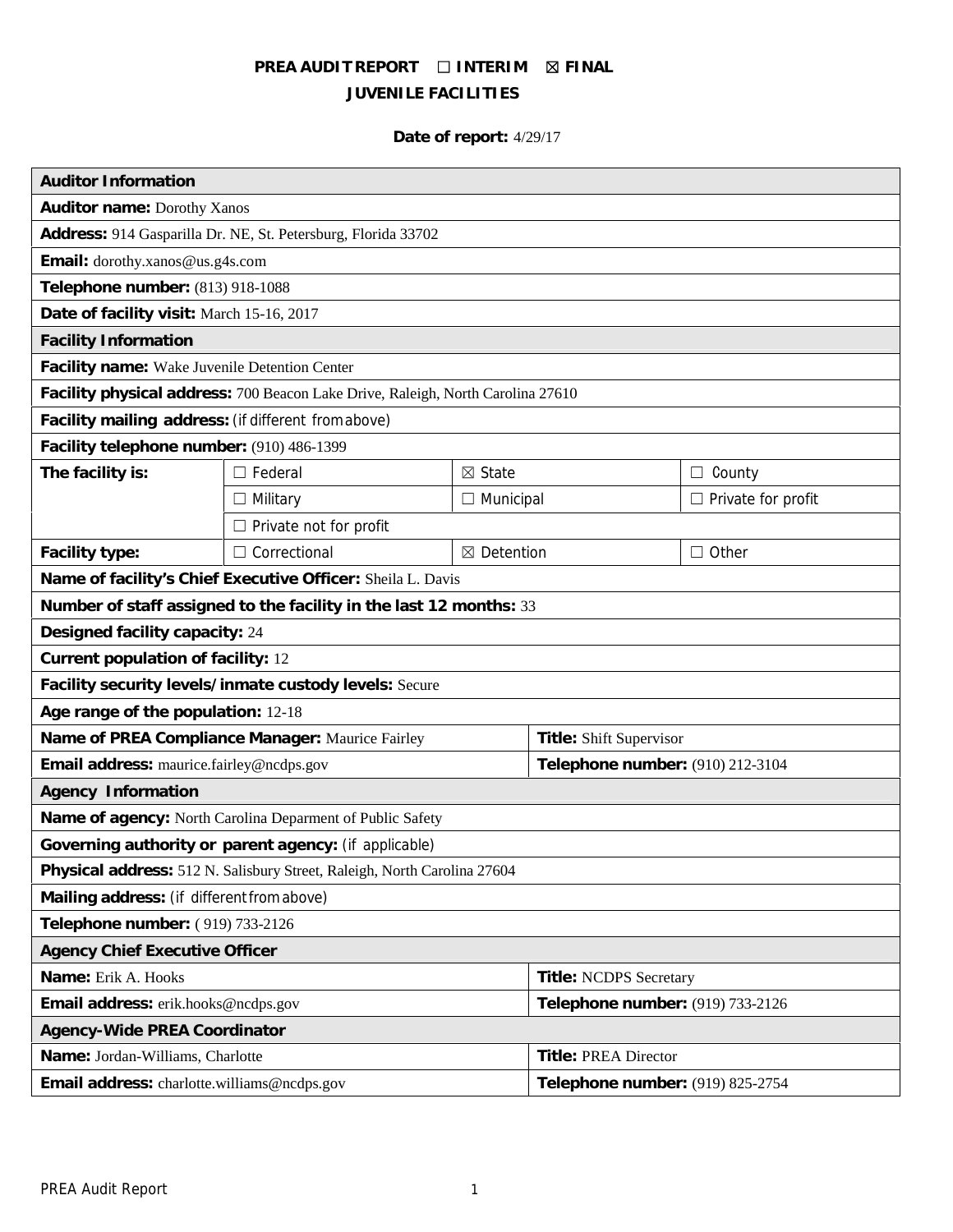#### **AUDITFINDINGS**

#### **NARRATIVE**

Wake Juvenile Detention Center (Wake JDC) is a twenty-four (24) bed secure detention facility for male and female residents governed by North Carolina Department of Public Safety (NCDPS) located in Raleigh, North Carolina. Originally, the detention center located on Whitaker Mill Road was previously operated by Wake County until 1991. Within the same year, the detention center was placed under the operation of the State of North Carolina. A new detention center was built and it was officially opened in November of 1998 serving residents from the surrounding counties (Granville, Franklin, Harnett, Johnston, Lee, Nash, Vance, and Wake). The detention center provides short term care for juveniles pending adjudication and/or disposition and commitment by the court or who are pending committed placements to a youth development center or transfer to another jurisdiction or agency. The average age is between 11-18 years old although juvenile jurisdiction could remain until the age of 21 and the average length of stay is twenty (20) days. There were twelve (12) male residents at the detention center at the time of the review.

The detention center is staffed with thirty-three (33) full-time and part-time employees. The certified staff consisted of: Facility Director; (3) Shift Supervisors; Human Services Coordinator; (22) Youth Counselor Technicians; Professional Nurse and (6) non-certified staff (Administrative Assistant; (2) Certified Teachers and (2) Food Service Staff).

The medical services consists of contracted medical staff (Health and Wellness) providing nursing services 2-3 times per week and available 24/7. The detention center has contracts with the local hospital for 24 hour emergency services. Also, the nurse provides health education and counseling about a variety of health topics. The medical staff provides medical care to include: completing the initial intake assessment, review intake referrals, physical examination within 72 hours of admission, sick call, routine and additional lab work as ordered, STD testing and treatment as indicated, updating immunization records, seasonal flu vaccinations, routine eye exams, dietary services and referrals, administration of medications/treatments as prescribed, assessments of resident injuries and treatment as required, medical assessments and monitoring with any restraint or seclusion, assessments of somatic health complaints with treatment as indicated, develop treatment plans and provide medical discharge plans. Dental services is provided off-site on an as needed basis. Several on-site medical clinics occur including a weekly medical clinic, a weekly mental health clinic, and participation in weekly treatment planning meetings. There are contracted licensed mental health clinicians (Easter Seals) that come to the detention center to provide crisis intervention counseling, assessment appropriate referrals, emergency and non-emergency mental health assessments. Also, the mental health staff provide consultations as it relates to the juvenile's custody in detention, and after-hours and weekend emergency mental health services. The Haven House has allocated one (1) staff member to provide substance abuse services (assessments, group and individuals counseling) at the detention center.

The educational department consists of two (2) certified teachers providing educational services licensed by the N.C. Department of Public Instruction. Following required State law all educational staff in "licensed" positions holds the appropriate licensure for their subject(s), grade level(s) or professional assignment(s). Upon arrival to the detention center each resident under goes a series of pre-tests to determine their level of performance and then given assignments based on the results of the pre-tests. The residents participate in an individual education program that is designed for them. The detention facility provides an educational program during the week in order for residents to maintain their grades and the continuity of care upon return to their community schools. The program is designed for residents to have the opportunity to learn at the highest level possible. The instructional program encourages the residents to explore their abilities to learn, understand their cultural backgrounds, and enhance their future. Residents receive instruction in life skills, English, mathematics, social studies and science. Special Education services are offered to residents who qualify and counseling services are offered to all residents. During the school day, residents participate in a one (1) hour structured physical activity which is led by a detention staff member. If a resident prefers not to participate in the physical activity they may go to their room during that time without a consequence.

Wake JDC provides religious services on a weekly basis by volunteers from local churches (Upper room Church & St. Matthews) and the resident's participation is optional. The detention center has at least six (6) volunteers from the local churches, an intern from St. Augustine University and Biker Prison Ministry (who work with multiple facilities around the North Carolina area).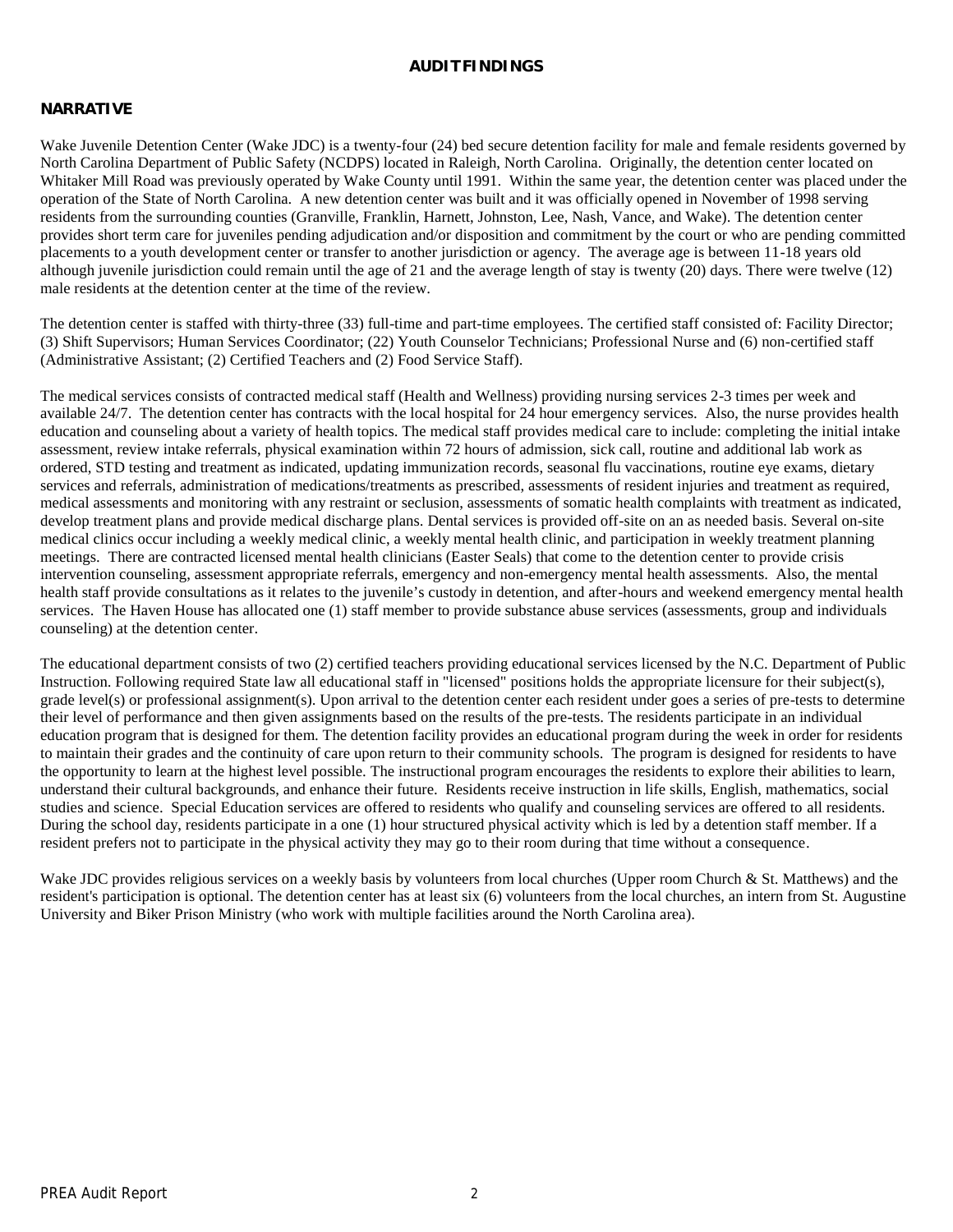## **DESCRIPTION OF FACILITY CHARACTERISTICS**

Wake Juvenile Detention Center (Wake JDC) is located in Raleigh, North Carolina. The detention center was opened in November of 1998 and it was designed with a capacity of twenty-four (24) male and female residents. The detention center's physical plant is a single story building with a fenced secured area and an outdoor recreation area. There is a secure entrance/lobby area with administrative offices, kitchen and storage area, dining/visitation area, control room, two housing units with twelve (12) single cells each, laundry/storage area, two (2) bathroom/shower areas, two (2) dayrooms/classroom areas, medical area, and two (2) other offices (mental health/substance abuse & intake). The detention center is video monitored and recorded to ensure safety and security of all residents. The open floor plan has little to no blind spots and all areas are easily monitored by the control room except for the bathroom/shower areas. Residents have the capability to quietly read in their rooms if not interested in an outdoor activity. The food personnel staff at the detention center provides each resident with hot home cooked meals and plenty of snacks on a daily basis. Wake JDC's fully trained detention staff assist the residents with the admission and coping with being detained at the detention center. Daily physical and mental activities are implemented. Programs and activities are offered to stimulate the residents to think, listen, learn and act responsible. Also, the detention staff provide individual and group counseling on a weekly basis in addition to providing life skills, coping skills, and setting goals as key tools to get the resident back on track.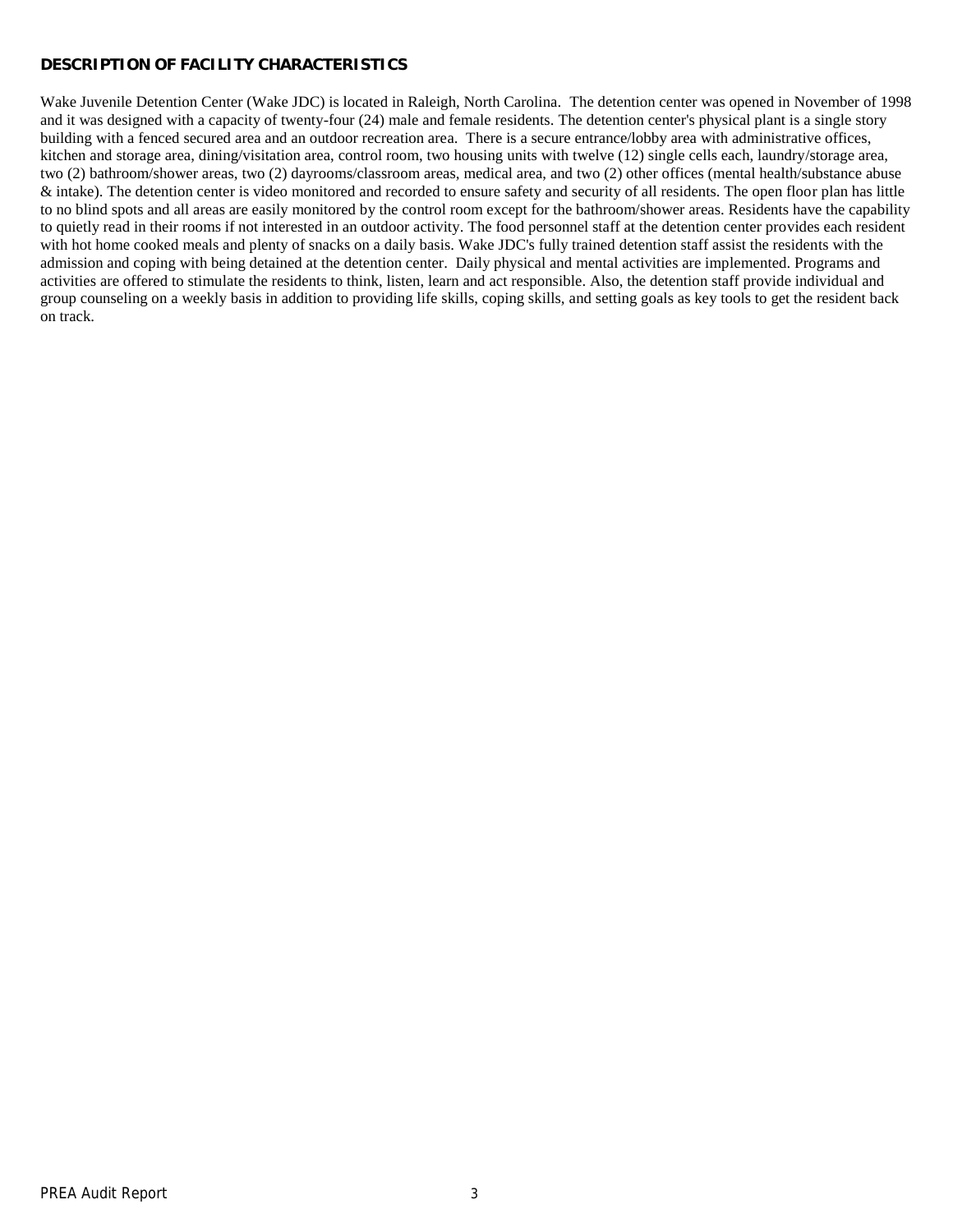#### **SUMMARY OF AUDIT FINDINGS**

The notification of the on-site audit was posted by February 1, 2017, six weeks prior to the date of the on-site audit. The posting of the notices was verified during the tour and verified by photographs received on the USB flash drive from the Facility Director. The photographs indicated notices were posted in various locations throughout the facility including the lobby entrance to the detention center and both housing units. This auditor did not receive any communications from the detention staff or the residents as a result of the posted notices. The Pre-Audit Questionnaire, policies, procedures, and supporting documentation were received by February 15, 2017. The documents, which were uploaded to a USB flash drive, were organized and easy to navigate. The initial review revealed the need for additional information in regard to the Pre-Audit Questionnaire and supporting documentation which did not sufficiently address some of the standards. After a discussion with the Facility Director, Human Services Coordinator, Shift Supervisor/PREA Compliance Manager and providing a list of noted concerns, the Human Services Coordinator sent the documentation prior to arrival to the detention center. Also several documents were provided during the on-site visit. Specific corrective actions during the on-site visit taken to address some of the deficiencies are summarized in this report under the related standards.

The on-site audit was conducted on March 15-16, 2017. An entrance briefing was conducted with the Facility Director, Human Services Coordinator, Shift Supervisor/PREA Compliance Manager, Shift Supevisor and the DACJJ Director of Juvenile Facilities Operations. During the briefing, it was explained the audit process and a tentative schedule for the two (2) days to include conducting interviews with the detention staff and residents and reviewing the documentation. A complete guided tour of the detention center was conducted including the secure lobby area, administrative area with several offices, kitchen and storage area, dining/visitation area, control room, two housing units with twelve (12) single cells each, laundry/storage area, two (2) bathroom/shower areas, two (2) dayrooms/classroom areas, medical area, two (2) other offices (mental health/substance abuse & intake) and outdoor recreation area. During the tour, residents were observed to be under constant supervision of the detention staff while involved in various activities. The detention center was clean well maintained and it was obvious staff took pride in their working area. Notification of the PREA audit was posted in all locations throughout the detention center as well as postings informing residents of the telephone numbers for reporting against sexual abuse and harassment and to call for victim advocate services. Cameras and video surveillance system enhance their capabilities to assist in monitoring blind spots and the review of incidents. There are cameras installed in several areas throughout the detention center. There were no cameras installed in the resident's rooms or shower/toileting area so residents are not seen on the surveillance system while showering or toileting, but can be viewed by same sex staff as they supervise the shower area. During the tour, it was observed both shower/toilet areas did allow for privacy. Also each resident's bedroom had a privacy flap for their window that allowed for privacy.

During the two (2) day on-site visit, there were a total of twelve (12) residents in the detention center. Ten (10) residents were randomly selected for the interview process. Residents were well informed of their right to be free from sexual abuse and harassment and how to report sexual abuse and harassment using several ways of communication such as trusted staff, administrative staff, family member, and the hotline. Also, the community victims' advocacy service, telephone number and brochure is available to the residents. There is evidence of Wake JDC's Facility Director obtaining a Memorandum of Understanding to provide confidential emotional support to residents who are victims of sexual abuse and forensic exams at the detention center. InterAct is the program identified to provide the victim advocacy services for the residents at the detention center. Wake Med Emergency Department (SAFE certified) and SAFEchild Advocacy Center provides the emergency and forensic medical examinations at no financial cost to the victim. Twenty-one (21) staff including those from all three (3) shifts, supervisory staff, intern, contracted staff (teacher), medical and mental health staff, Facility Director, Human Services Coordinator and Shift Supervisor/PREA Compliance Manager were interviewed during the on-site visit. Additionally, interviews were conducted via telephone with the NCDPS Secretary's representative and NCDPS PREA Coordinator prior to the on-site visit. Overall, the interviews revealed the detention staff is knowledgeable of the PREA standards and were able to articulate their responsibilities and their mandated duty to report.

At the end of the second day, an exit briefing with a summary of the findings was conducted with the DACJJ Director of Juvenile Facilities Operations, Facility Director, Human Services Coordinator and Shift Supervisor/PREA Compliance Manager. At the exit debriefing, it was discussed additional documentation was required for four (4) standards and it was determined this information would be sent to this auditor within the next two (2) weeks to be in compliance with all the PREA standards. The requested information was sent to this auditor by the detention center's Human Services Coordinator prior to the submission of this report. This auditor reviewed all requested information and this detention center is in full compliance with the PREA Standards.

Number of standards exceeded: 3

Number of standards met: 35

Number of standards not met: 0

Number of standards not applicable: 3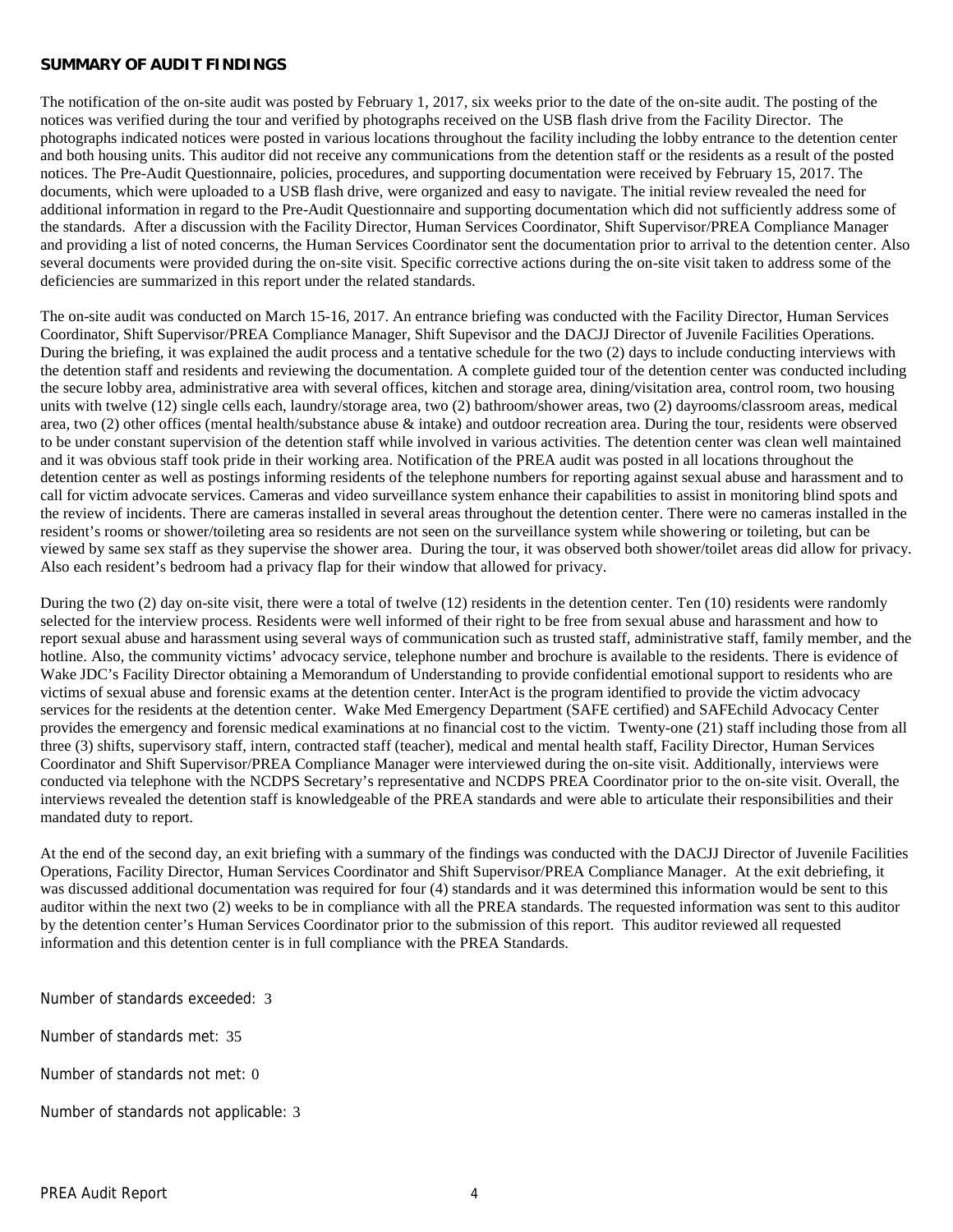**Standard 115.311 Zero tolerance of sexual abuse and sexual harassment; PREA Coordinator**

- ☒ Exceeds Standard (substantially exceeds requirement of standard)
- ☐ Meets Standard (substantial compliance; complies in all material ways with the standard for the relevant review period)
- ☐ Does Not Meet Standard (requires corrective action)

**Auditor discussion, including the evidence relied upon in making the compliance or non-compliance determination, the auditor's analysis and reasoning, and the auditor's conclusions. This discussion must also include corrective action recommendations where the facility does not meet standard. These recommendations must be included in the Final Report, accompanied by information on specific corrective actions taken by the facility.**

The initial review of the North Carolina Department of Public Safety (NCDPS) Juvenile Justice Facilities Sexual Abuse and Harassment Policy and Requirements and Procedures (R&P) Document reviewed and approved by both the Director of Juvenile Facility Operations and Commissioner of Adult Corrections and Juvenile Justice in September 2013 and NC General Statute 14-27.7 (Intercourse and sexual offenses with certain victims; consent no defense) outlines how each facility implements its approach to preventing, detecting and responding to all approaches of sexual abuse and harassment, including the definitions of prohibited behaviors as well as sanctions for staff, contractors, volunteers and residents who had violated those prohibitions. Additionally, the policy provided comprehensive guidelines and a training foundation for implementing each facility's approach to include the zero tolerance towards reducing and preventing sexual abuse and harassment of residents. NCDPS's PREA Office has also required each facility administrator statewide to designate at their facility a primary and an alternate PREA Compliance Manager. It is evident, the executive administration has taken the PREA Standards to another level and it is reflected in their commitment to protecting the residents in their care throughout the State of North Carolina.

NC Department of Public Safety has a designated PREA Coordinator, her official title is PREA Director and reports directly to the General Counsel, NCDPS. The PREA Director works statewide to implement the PREA Standards and indicated she has sufficient time and authority to develop, implement and oversee the agency's efforts toward PREA compliance of over seventy (70) facilities with the support of the Department. The Wake JDC's Facility Director completed an updated memorandum on May 3, 2016 to the NCDPS PREA Office, her designation of the Shift Supervisor and Youth Counselor Technician as her primary and alternate PREA Compliance Managers. Wake JDC's PREA Compliance Manager during his interview indicated he had sufficient time and authority to develop, implement and oversee the detention center's PREA compliance efforts to comply with the PREA standards. Additionally, the Facility Director has created a PREA Tool Kit and PREA Response Plan (detailed binder) that is located in their control room containing the policy, reporting process and forms for the detention staff. It was evident during the detention staff interviews, detention staff had been trained and were knowledgeable of NCDPS Sexual Abuse and Harassment Policy and R&P Document including all aspects of sexual abuse and sexual harassment in accordance with the requirements.

**Standard 115.312 Contracting with other entities for the confinement of residents**

- ☐ Exceeds Standard (substantially exceeds requirement of standard)
- ☐ Meets Standard (substantial compliance; complies in all material ways with the standard for the relevant review period)
- ☐ Does Not Meet Standard (requires corrective action)

**Auditor discussion, including the evidence relied upon in making the compliance or non-compliance determination, the auditor's analysis and reasoning, and the auditor's conclusions. This discussion must also include corrective action recommendations where the facility does not meet standard. These recommendations must be included in the Final Report, accompanied by information on specific corrective actions taken by the facility.**

The documentation reviewed indicated that the Wake Juvenile Detention Center does not contract for the confinement of residents with private entities or other entities, including other government agencies, therefore this standard is not applicable to this detention center.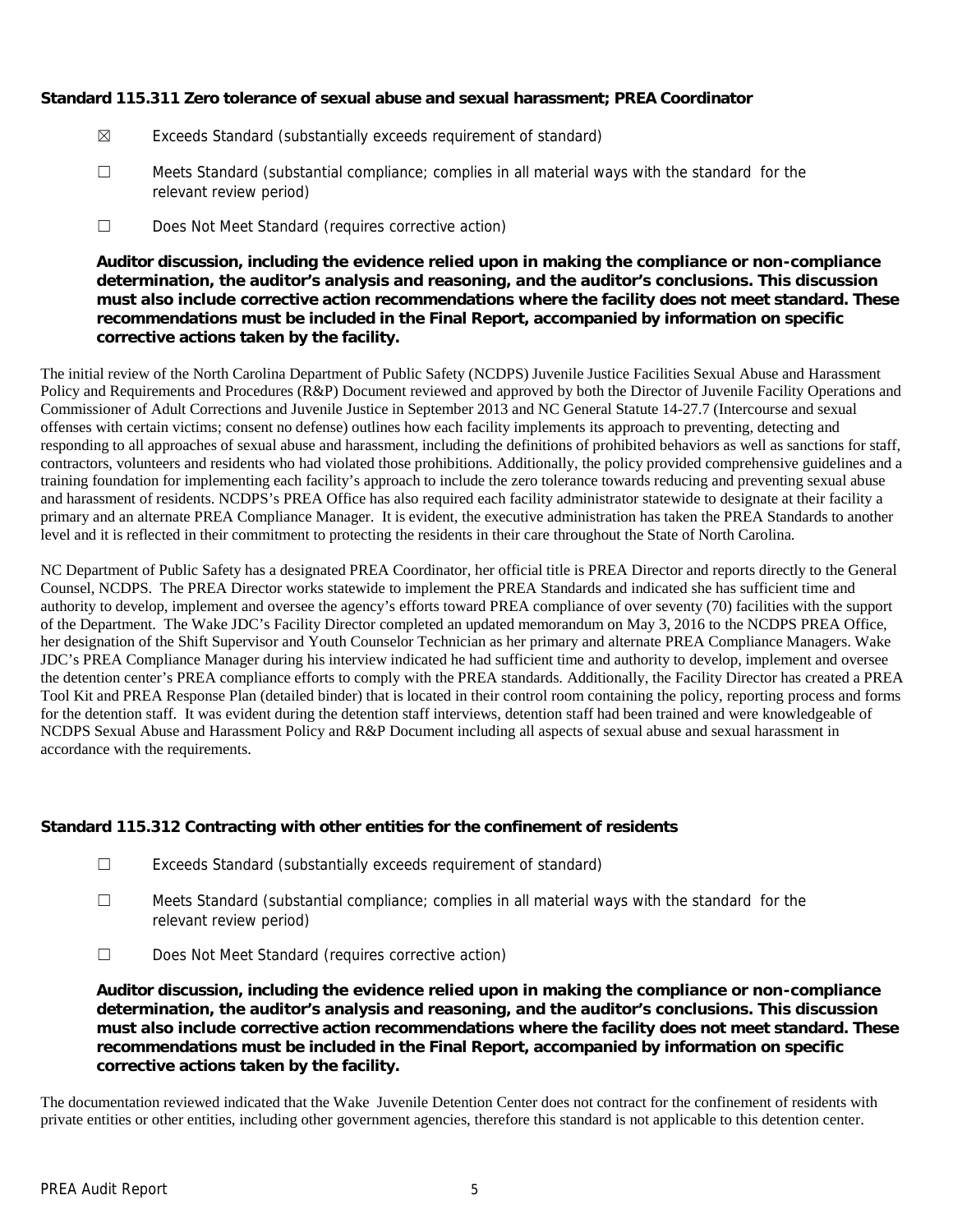## **Standard 115.313 Supervision and monitoring**

- ☐ Exceeds Standard (substantially exceeds requirement of standard)
- $\boxtimes$  Meets Standard (substantial compliance; complies in all material ways with the standard for the relevant review period)
- ☐ Does Not Meet Standard (requires corrective action)

**Auditor discussion, including the evidence relied upon in making the compliance or non-compliance determination, the auditor's analysis and reasoning, and the auditor's conclusions. This discussion must also include corrective action recommendations where the facility does not meet standard. These recommendations must be included in the Final Report, accompanied by information on specific corrective actions taken by the facility.**

The initial review of the North Carolina Department of Public Safety (NCDPS) Juvenile Justice Facilities Sexual Abuse and Harassment Policy and Requirements and Procedures (R&P) Document reviewed and approved by both the Director of Juvenile Facility Operations and Commissioner of Adult Corrections and Juvenile Justice in September 2013 – Section 1.12 (Staffing) and GS 143B-709 (Security Staffing) contained the required information identifying the facility to develop a staffing plan to provide for adequate staffing levels to ensure the safety and custody of residents, account for departmental resident to staff ratios, physical plant, video monitoring, and federal standards. Additionally, the policies contained information identifying the facility shall comply with staffing requirements including exigent circumstances and supervisory staff conducting unannounced rounds during all shifts. According to the policy, Wake JDC's staff-to-youth ratios is identified as 1:8 during the resident waking hours and 1:16 during resident sleeping hours. Wake JDC's staffing plan was developed, implemented and approved in January 2017 and in compliance with the standard. An interview with the Facility Director and the documentation confirmed on an annual basis there is a review of the detention center's staffing plan. During the initial documentation review, the detention center did not report deviations from the staffing plan during the past twelve (12) months, however, the detention center's staff-to-resident ratios varied due to the fluxuation of the resident population during the awake and sleep hours in the both housing areas. In most instances during the past twelve (12) months, the detention center exceeded the minimum requirements of 1:8 during the resident waking hours and 1:16 during resident sleeping hours. Minimum staff ratios are always maintained, the detention center has a mechanism in place for call outs and staff volunteer to stay over if needed.

Wake JDC is a secure detention center and utilizes constant video and staff monitoring to protect the residents from sexual abuse and harassment. All three (3) Shift Supervisors conduct and document unannounced rounds on all shifts and in all areas of the detention center to monitor and deter staff sexual abuse and harassment on a quarterly basis. All unannounced rounds are documented in the log books and an email is sent to the Facility Director that contains information and observations of all areas of the detention center. The documentation, Facility Director and detention staff interviews confirmed the process takes place in the detention center. After the on-site visit, the practice of the detention center conducting unannounced rounds on all shifts has been changed to a monthly basis in accordance with NCDPS policy and procedures. The Wake JDC's Human Services Coordinator sent the documentation to this auditor prior to the submission of this report. The information was reviewed by this auditor and the detention center is in full compliance with this standard.

**Standard 115.315 Limits to cross-gender viewing and searches**

- ☐ Exceeds Standard (substantially exceeds requirement of standard)
- $\boxtimes$  Meets Standard (substantial compliance; complies in all material ways with the standard for the relevant review period)
- ☐ Does Not Meet Standard (requires corrective action)

**Auditor discussion, including the evidence relied upon in making the compliance or non-compliance determination, the auditor's analysis and reasoning, and the auditor's conclusions. This discussion must also include corrective action recommendations where the facility does not meet standard. These recommendations must be included in the Final Report, accompanied by information on specific corrective actions taken by the facility.**

The initial review of the North Carolina Department of Public Safety (NCDPS) Juvenile Justice Facilities Sexual Abuse and Harassment Policy and Requirements and Procedures (R&P) Document reviewed and approved by both the Director of Juvenile Facility Operations and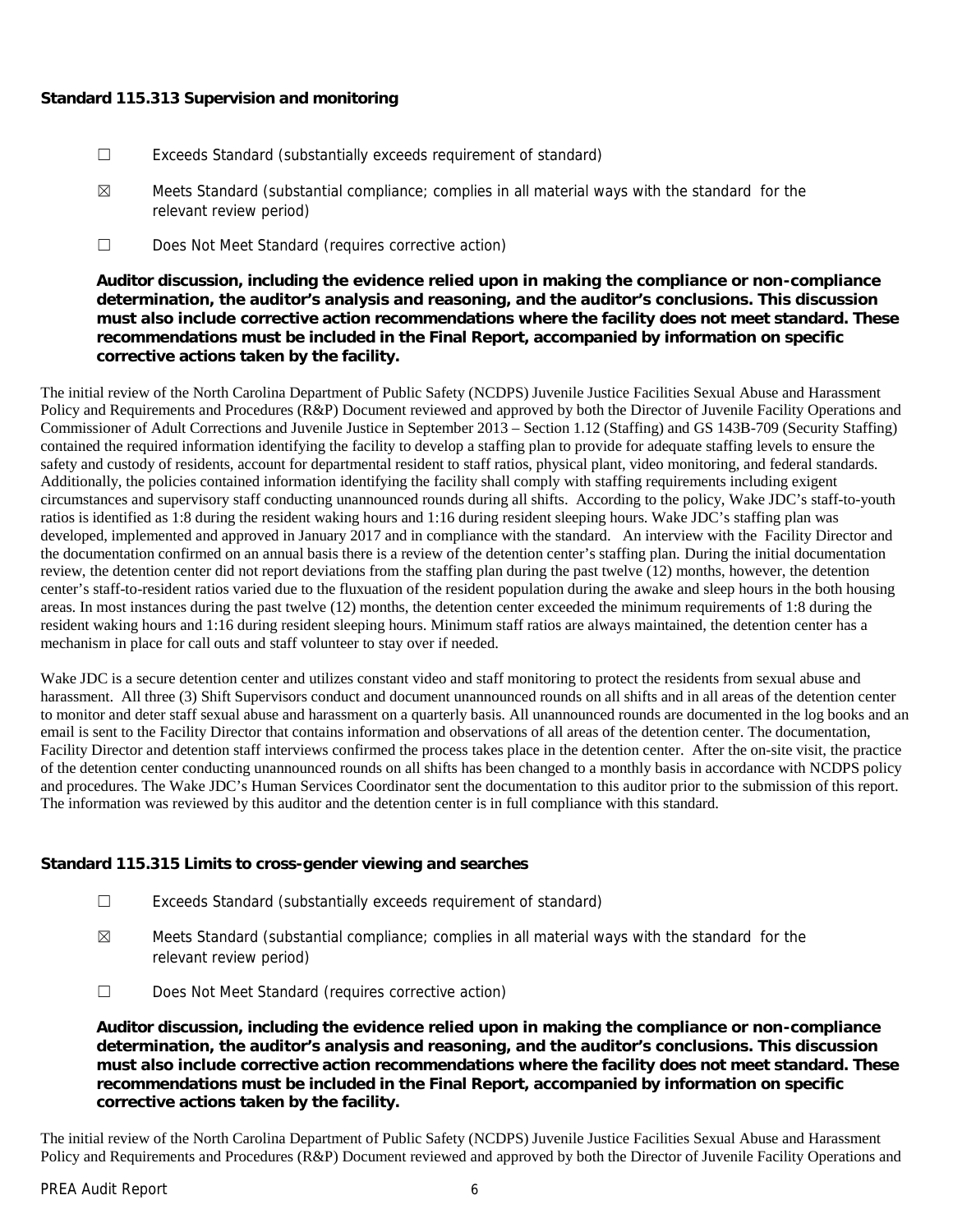Commissioner of Adult Corrections and Juvenile Justice in September 2013 – Section 1.13 (Searches); NCDPS Division of Juvenile Justice (DJJ) Detention Policy and Requirements and Procedures (R & P) Document reviewed and approved in July 2012 – Section 1.8 (Searches) and NCDPS DJJ Youth Development Center Policy and Requirements and Procedures (R&P) Document – Section 2.7 (YDC Admission Procedures) and NCDPS DJJ and Deliquency Prevention Policy dated 5/19/04 – Section YD/YC 3.2 (Searches, Population Count and Juvenile Supervision) required each facility to maintain protocols on limited pat-down searches to same gender staff absent exigent circumstances, shower procedures, opposite gender announcing when entering dorm areas, and prohibiting the search of a transgender or intersex resident solely for the purpose of determining the resident's genital status. Additionally, the PREA Office in its "Campaign of Awareness" sent a memorandum dated April 22, 2013 to all Directors and Managers on the development of a Cross Gender bulletin board document and announcement to be displayed and shared to all staff. There is a requirement for all staff to sign and date the "Cross Gender Annoucement and Acknowledgment" form acknowledging their completion of the orientation and limitations to cross gender viewing and searches. A review of the training documentation and detention staff interviews confirmed the training on pat down searches, cross-gender pat searches and searches of transgender and intersex residents, and prohibiting cross-gender strip or cross-gender visual body cavity searches of residents.

Most residents stated that they had never been searched by a detention staff member of the opposite sex nor had they ever seen a detention staff conduct a cross gender pat down search. Most detention staff and residents interviews indicated that both male and female staff entering both dayrooms/housing areas consistently announce themselves. Also, there are postings in several areas (secured doors) to remind detention staff on announcing their presence when entering both dayrooms/housing areas. Detention staff and resident interviews confirmed residents are able to shower, perform bodily functions and change clothing without non-medical staff of the opposite gender viewing them. There have been no cross-gender pat down searches, cross-gender strip or cross-gender visual body cavity searches of residents in the past twelve (12) months. Also, there have been no exigent circumstances of cross-gender pat down, strip or visual body cavity searches conducted of residents in the past twelve (12) months. All detention staff were able to describe what an exigent circumstance would be and in most instances were knowledgeable of the procedures for securing authorization to conduct such a search as well as the requirements for justifying and documenting those searches. Most detention staff interviews could identify the NCDPS policy on prohibiting staff from searching or physically examining a transgender or intersex resident for purpose of determining that resident's genital status.

#### **Standard 115.316 Residents with disabilities and residents who are limited English proficient**

- ☐ Exceeds Standard (substantially exceeds requirement of standard)
- $\boxtimes$  Meets Standard (substantial compliance; complies in all material ways with the standard for the relevant review period)
- ☐ Does Not Meet Standard (requires corrective action)

**Auditor discussion, including the evidence relied upon in making the compliance or non-compliance determination, the auditor's analysis and reasoning, and the auditor's conclusions. This discussion must also include corrective action recommendations where the facility does not meet standard. These recommendations must be included in the Final Report, accompanied by information on specific corrective actions taken by the facility.**

The initial review of the North Carolina Department of Public Safety (NCDPS) Juvenile Justice Facilities Sexual Abuse and Harassment Policy and Requirements and Procedures (R&P) Document reviewed and approved by both the Director of Juvenile Facility Operations and Commissioner of Adult Corrections and Juvenile Justice in September 2013 – Section 1.10 (General Provisions) contained procedures to be taken to ensure residents with disabilities or who are limited English proficient have an equal opportunity and are provided meaningful access to all aspects of the facility's efforts to prevent, protect and respond to sexual abuse and harassment. Additionally, the policy indicates each facility will not rely on resident interpreters, resident readers or any kind of resident assistants except when a delay in obtaining interpreters services could jeopardize a resident's safety. NCDPS has established a contract with Telephonic Interpreting for statewide services to provide residents with disabilities and residents who are limited English proficient with various interpreter services on an as needed basis. NCDPS DJJ pamphlet "Expect Respect: Your Safety in Juvenile Justice" and JJ Rack Card are provided to the residents and is available in both English and Spanish. During the intake process, the detention staff complete a form called "WJDC Teacher Notification Form used for PREA purposes" that provides teachers with additional information ( i.e. disabilities, non English speaking students) about each resident. The teachers could provide residents with disabilities with various services on an as needed basis.

PREA Audit Report 7 Detention staff training documentation including the Juvenile Educator Manual and NCDPS DJJ pamphlet contained information on providing appropriate explanations regarding PREA to residents based upon the individual needs of the youth. Some detention staff and resident interviews confirmed the detention center does not use resident assistants and there were no instances of resident interpreters or readers being used in the past 12 months to report sexual abuse or sexual harassment. After the on-site visit, all detention staff were re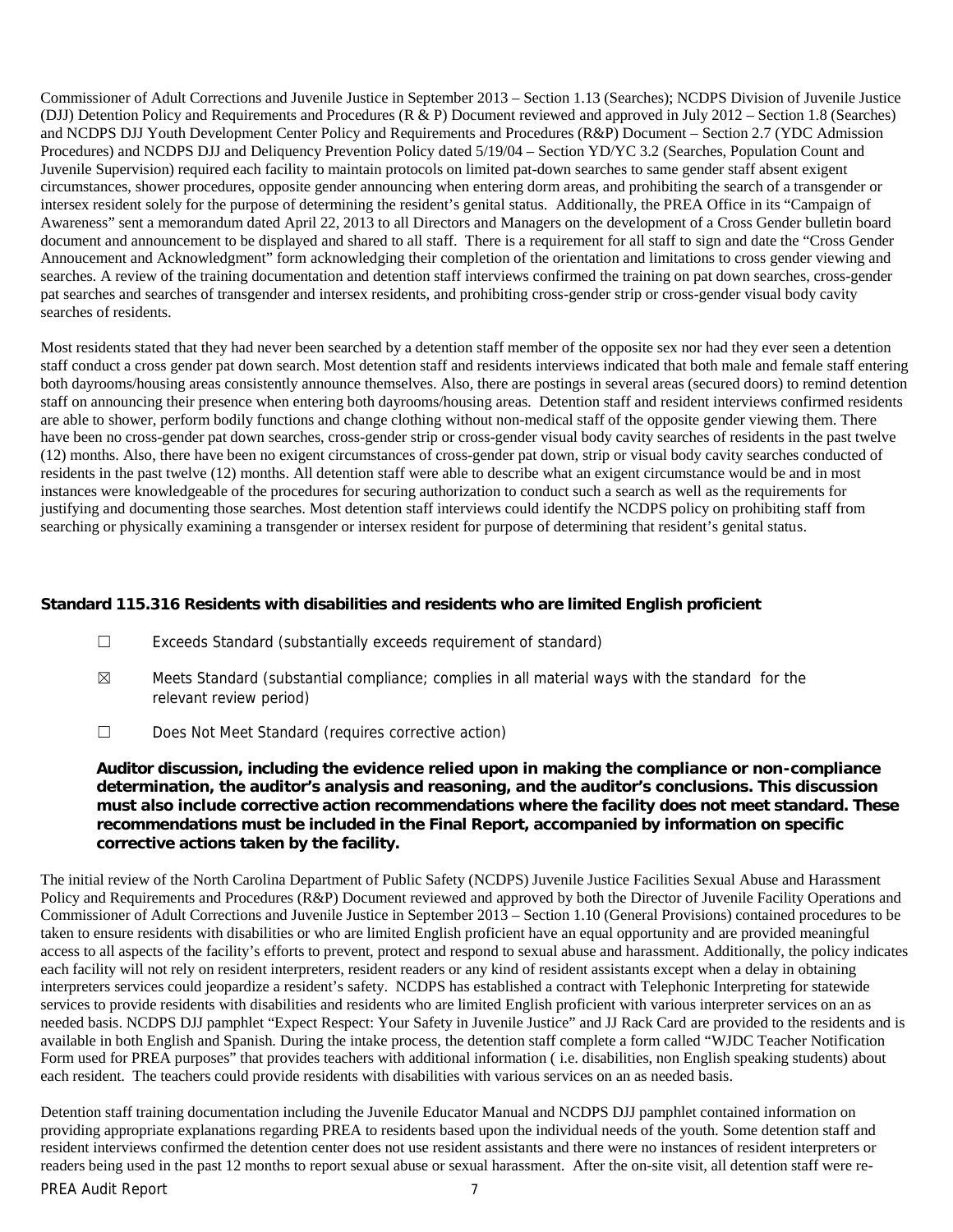trained on interpreter services provided at the detention center and the process on how to obtain these services. The Wake JDC's Human Services Coordinator sent the documentation to this auditor prior to the submission of this report. The information was reviewed by this auditor and the detention center is in full compliance with this standard.

## **Standard 115.317 Hiring and promotion decisions**

- ☐ Exceeds Standard (substantially exceeds requirement of standard)
- $\boxtimes$  Meets Standard (substantial compliance; complies in all material ways with the standard for the relevant review period)
- ☐ Does Not Meet Standard (requires corrective action)

**Auditor discussion, including the evidence relied upon in making the compliance or non-compliance determination, the auditor's analysis and reasoning, and the auditor's conclusions. This discussion must also include corrective action recommendations where the facility does not meet standard. These recommendations must be included in the Final Report, accompanied by information on specific corrective actions taken by the facility.**

The initial review of the North Carolina Department of Public Safety (NCDPS) Juvenile Justice Facilities Sexual Abuse and Harassment Policy and Requirements and Procedures (R&P) Document reviewed and approved by both the Director of Juvenile Facility Operations and Commissioner of Adult Corrections and Juvenile Justice in September 2013 and the Administrative Memorandum & Addendum dated 10- 2013 from the PREA Office contained all the elements required by this standard and all background checks are conducted initially on new employees, current and promotion decisions of employees and contractors. NCDPS has extensive initial background screening requirements that include the screening for criminal record checks (AOC & NCDL), possible checks on criminal convictions and pending criminal charges, access to local, state and federal criminal databases to conduct background checks, psychological, driving records check, child abuse registry checks, domestic violence check, Diana screening - sex offender registry checks, and best efforts to contact all prior institutional employers for information on substantiated allegations of sexual abuse and any resignation during a pending investigation or an allegation of sexual abuse. The agency conducts 5-year background checks for all employees and contractors. A sampled review of detention staff's, volunteer's and contractor's HR files had documentation on staff completing varied forms containing the questions regarding past misconduct (Applicant Verification form, Professional Reference Check, DPS Employment Statements and the PREA Notice and Information Collection for Current Employees) that are completed during the hiring process. The HR staff send the criminal background information to their Central Office and receive an email on whether an individual is approved or disqualified. Once an individual is approved for hire, the new employee begins the LMS training and orientation process. The Administrative Assistant V's interview and documentation confirmed the detention staff hired had documented criminal background checks and the questions regarding past conduct were asked and responded to during the hiring process. Additionally, volunteer and contractors who have contact with residents have documented criminal background checks.

**Standard 115.318 Upgrades to facilities and technologies**

- ☐ Exceeds Standard (substantially exceeds requirement of standard)
- ☐ Meets Standard (substantial compliance; complies in all material ways with the standard for the relevant review period)
- ☐ Does Not Meet Standard (requires corrective action)

**Auditor discussion, including the evidence relied upon in making the compliance or non-compliance determination, the auditor's analysis and reasoning, and the auditor's conclusions. This discussion must also include corrective action recommendations where the facility does not meet standard. These recommendations must be included in the Final Report, accompanied by information on specific corrective actions taken by the facility.**

Wake Juvenile Detention Center has not been newly designed or had a substantial expansion or modification since August 20, 2012. There was no installation or updating of a video monitoring system, electronic surveillance system, or other monitoring technology at this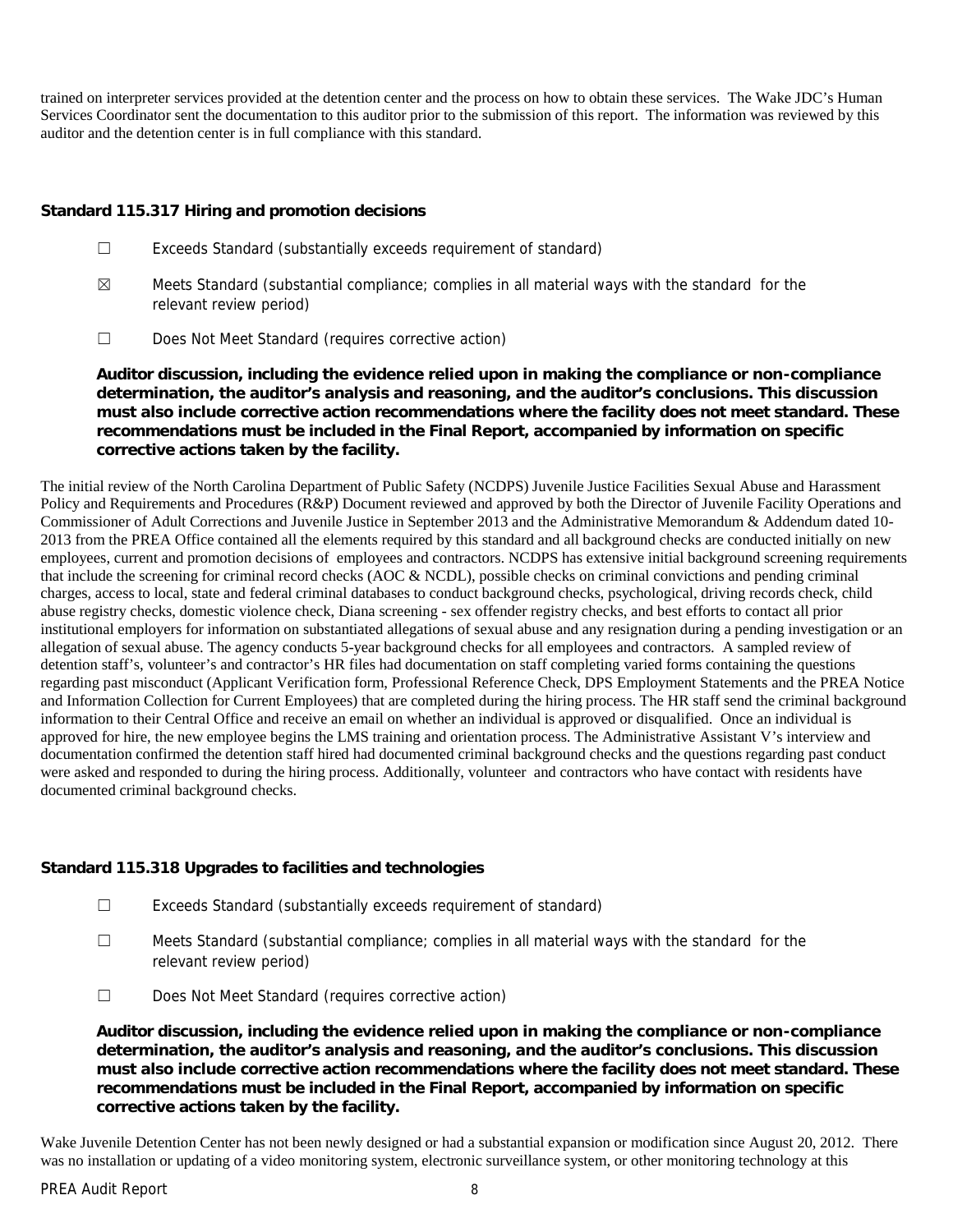detention center. During the tour, cameras were observed throughout the detention center and while in the control room this auditor reviewed the video surveillance system. This system will enhance their capabilities to assist in monitoring blind spots and the review of incidents. Additionally, this enables the detention staff to monitor residents more efficiently throughout the physical plant of the detention center.

**Standard 115.321 Evidence protocol and forensic medical examinations**

- ☐ Exceeds Standard (substantially exceeds requirement of standard)
- $\boxtimes$  Meets Standard (substantial compliance; complies in all material ways with the standard for the relevant review period)
- ☐ Does Not Meet Standard (requires corrective action)

**Auditor discussion, including the evidence relied upon in making the compliance or non-compliance determination, the auditor's analysis and reasoning, and the auditor's conclusions. This discussion must also include corrective action recommendations where the facility does not meet standard. These recommendations must be included in the Final Report, accompanied by information on specific corrective actions taken by the facility.**

The initial review of the North Carolina Department of Public Safety (NCDPS) Juvenile Justice Facilities Sexual Abuse and Harassment Policy and Requirements and Procedures (R&P) Document reviewed and approved by both the Director of Juvenile Facility Operations and Commissioner of Adult Corrections and Juvenile Justice in September 2013 – Section 2.1 (Reporting, Sexual Abuse and Harassment) and NC General Statute Chapter 15B (Victims Compensation Article 1 Crime Victim's Compensation Act) contained the elements of the standard and identified that all allegations of sexual abuse and sexual harassment be referred to the appropriate investigative agency based upon the victim's age. Additionally, policies requires protocols for informed consent, confidentiality, reporting to law enforcement, and reporting to child abuse investigative agencies. Documentation and staff interviews confirmed Raleigh Police Department (RPD) and Department of Social Services (DSS) conducts the criminal investigations and administrative investigations of allegations of sexual abuse and sexual harassment for residents under the age of 18 and they receive reports through their hotline. Residents 18 years of age are referred to the appropriate law enforcement agency to investigate allegations of sexual abuse and sexual harassment.

There is evidence of the Wake JDC's Facility Director obtaining a Memorandum of Understanding from InterAct to provide confidential emotional support to residents who are victims of sexual abuse at the detention center. Wake Med Emergency Department (SAFE certified) and SAFEchild Advocacy Center provides the emergency and forensic medical examinations at no financial cost to the victim. Also, the NCDPS PREA Office sent a directive to all facilities to establish a standardized role of the PREA Support Person (PSP) that will serve as an advocate to link services (community based advocates or mental health professionals) and support to residents who report sexual abuse and sexual harassment by another resident, staff member, contractor or volunteer. The Facility Director has designated three (3) detention staff for this role and completed the required form (OPA-A18) on May 3, 2016. These individuals are screened for appropriateness to serve as a victim advocate and receive specialized training. Detention staff interviews and training documentation confirmed the PSP individuals and their role in the detention center.

**Standard 115.322 Policies to ensure referrals of allegations for investigations**

- ☐ Exceeds Standard (substantially exceeds requirement of standard)
- $\boxtimes$  Meets Standard (substantial compliance; complies in all material ways with the standard for the relevant review period)
- ☐ Does Not Meet Standard (requires corrective action)

**Auditor discussion, including the evidence relied upon in making the compliance or non-compliance determination, the auditor's analysis and reasoning, and the auditor's conclusions. This discussion must also include corrective action recommendations where the facility does not meet standard. These recommendations must be included in the Final Report, accompanied by information on specific corrective actions taken by the facility.**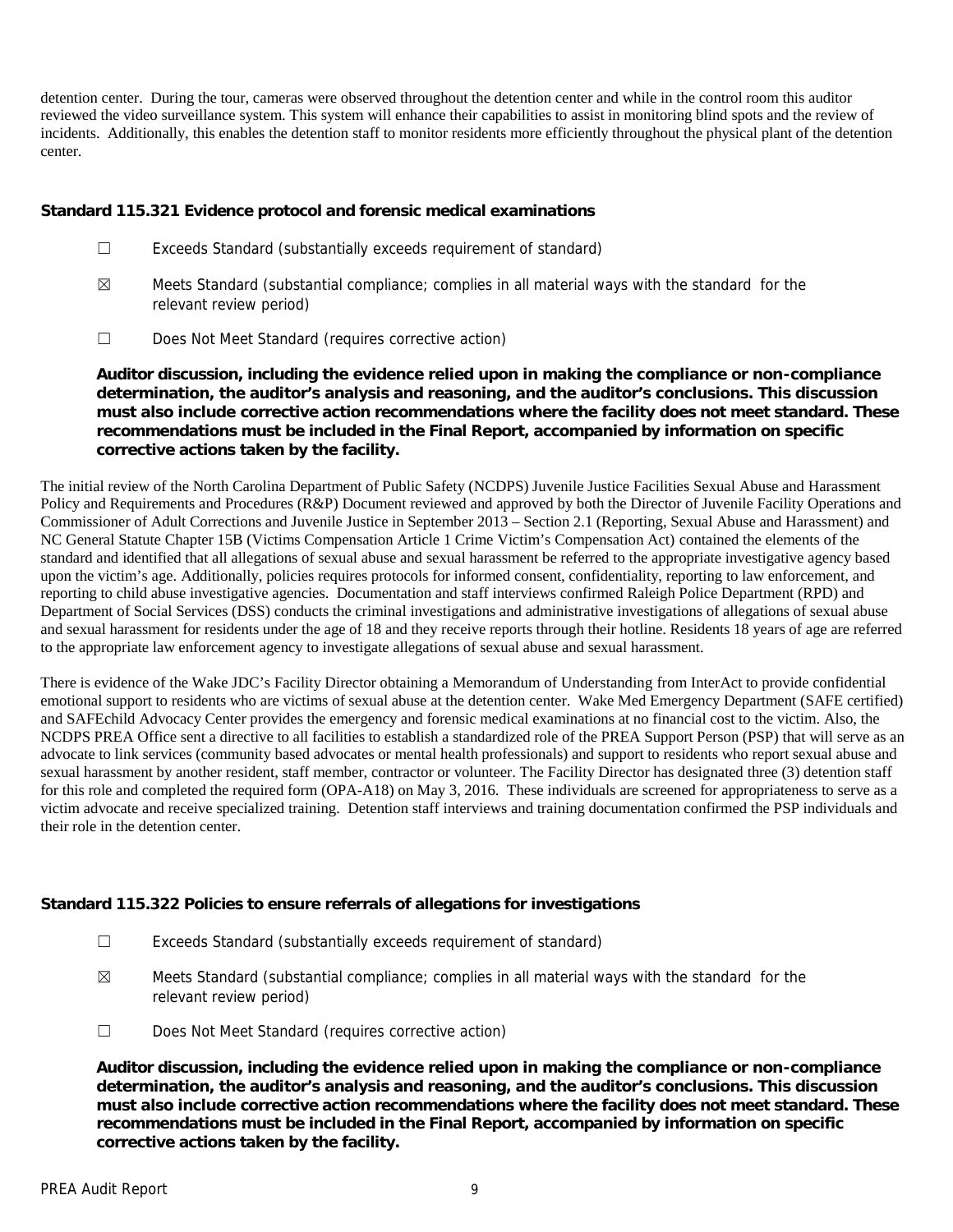The initial review of the North Carolina Department of Public Safety (NCDPS) Juvenile Justice Facilities Sexual Abuse and Harassment Policy and Requirements and Procedures (R&P) Document reviewed and approved by both the Director of Juvenile Facility Operations and Commissioner of Adult Corrections and Juvenile Justice in September 2013 – Section 1.11 (Allegation of Juvenile Sexual Abuse or Sexual Harassment at Former Center) requires an administrative and/or criminal investigation for all allegations of sexual abuse or sexual harassment. All staff are required to report all allegations, knowledge and suspicions of sexual abuse, sexual harassment, retaliation, staff neglect and/or violations of responsibilities that may have contributed to an incident or retaliation. All staff are required to refer all alleged incidents of sexual abuse or sexual harassment to Department of Social Services (DSS) for investigation and determination of child abuse and Raleigh Police Department (RPD) for the determination of criminal charges. Staff refer all allegations of sexual abuse and sexual harassment to the Central Office and the PREA Office for completion of an administrative investigation. The appropriate information will be entered into their internal TROI system. The NCDPS PREA policy can be found at the North Carolina state's website and information can be found in their PREA pamphlet (Expect Respect: Your Safety in Juvenile Justice) that is available in English and Spanish. The parent/ guardian is provided with an information packet identifying the zero tolerance to sexual abuse or sexual harassment and the hotline information on how to report.

Wake JDC had received no allegations of sexual abuse and sexual harassment resulting in a criminal investigation and/or an administrative investigation in the past twelve (12) months. All detention staff interviews reflected and confirmed their knowledge on the reporting and referral process and policy's requirements but did not know the agency who conducts the administrative and criminal investigation in response to an allegation of sexual abuse and sexual harassment. After the on-site visit, all detention staff were re-trained on who conducts the administrative and criminal investigations in response to an allegation of sexual abuse and sexual harassment. The Wake JDC's Human Services Coordinator sent the documentation to this auditor prior to submission of this report. The information was reviewed by this auditor and the detention center is in full compliance with this standard.

#### **Standard 115.331 Employee training**

- ☒ Exceeds Standard (substantially exceeds requirement of standard)
- ☐ Meets Standard (substantial compliance; complies in all material ways with the standard for the relevant review period)
- ☐ Does Not Meet Standard (requires corrective action)

**Auditor discussion, including the evidence relied upon in making the compliance or non-compliance determination, the auditor's analysis and reasoning, and the auditor's conclusions. This discussion must also include corrective action recommendations where the facility does not meet standard. These recommendations must be included in the Final Report, accompanied by information on specific corrective actions taken by the facility.**

The initial review of the North Carolina Department of Public Safety (NCDPS) Juvenile Justice Facilities Sexual Abuse and Harassment Policy and Requirements and Procedures (R&P) Document reviewed and approved by both the Director of Juvenile Facility Operations and Commissioner of Adult Corrections and Juvenile Justice in September 2013 – Section 1.4 (Employee Training) requires an indepth PREA Training upon initially becoming an employee (entry level training) as well as refresher training annually. All the PREA training provided to employees statewide contains all eleven (11) topics consistent with this standard's requirements and is tailored to all facilities with the gender of their resident populations. Also, the staff receive training on professional and ethical boundaries (Daily Dozen) relating not only to PREA but to their role as an employee. The staff training documentation and staff interviews confirmed staff receives PREA training during initial training and during refresher training. All employees are trained as new hires regardless of their previous experience. All new employees receive the NCDPS Employee PREA brochure and sign the "PREA Acknowledgement Form" indicating they received the training and understand their responsibilities for all the different training modules and tested upon completion of the initial PREA training. A review of all detention staff and training education forms as well as detention staff interviews confirmed that detention staff are receiving their required PREA training. Additionally, Wake JDC has an internal employee training calendar that is maintained on a yearly basis and reminds the detention staff of all the detention center's training (mock drills, weekly and monthly staff meetings, safety) besides the required NCDPS & PREA training. The detention staff interviews confirmed their comprehension of the PREA training and their obligation to report any allegation of the sexual abuse and/or sexual harassment. Employee training records are maintained electronically and certain training documents (NCDPS Human Resources On Boarding Checklist form and PREA Acknowledgement Form) are maintained in their personnel file. It is evident, the executive administration has taken the PREA Standards to another level and it is reflected in their commitment to protecting the residents in their care throughout the State of North Carolina by providing extensive training to all employees who work at their facilities.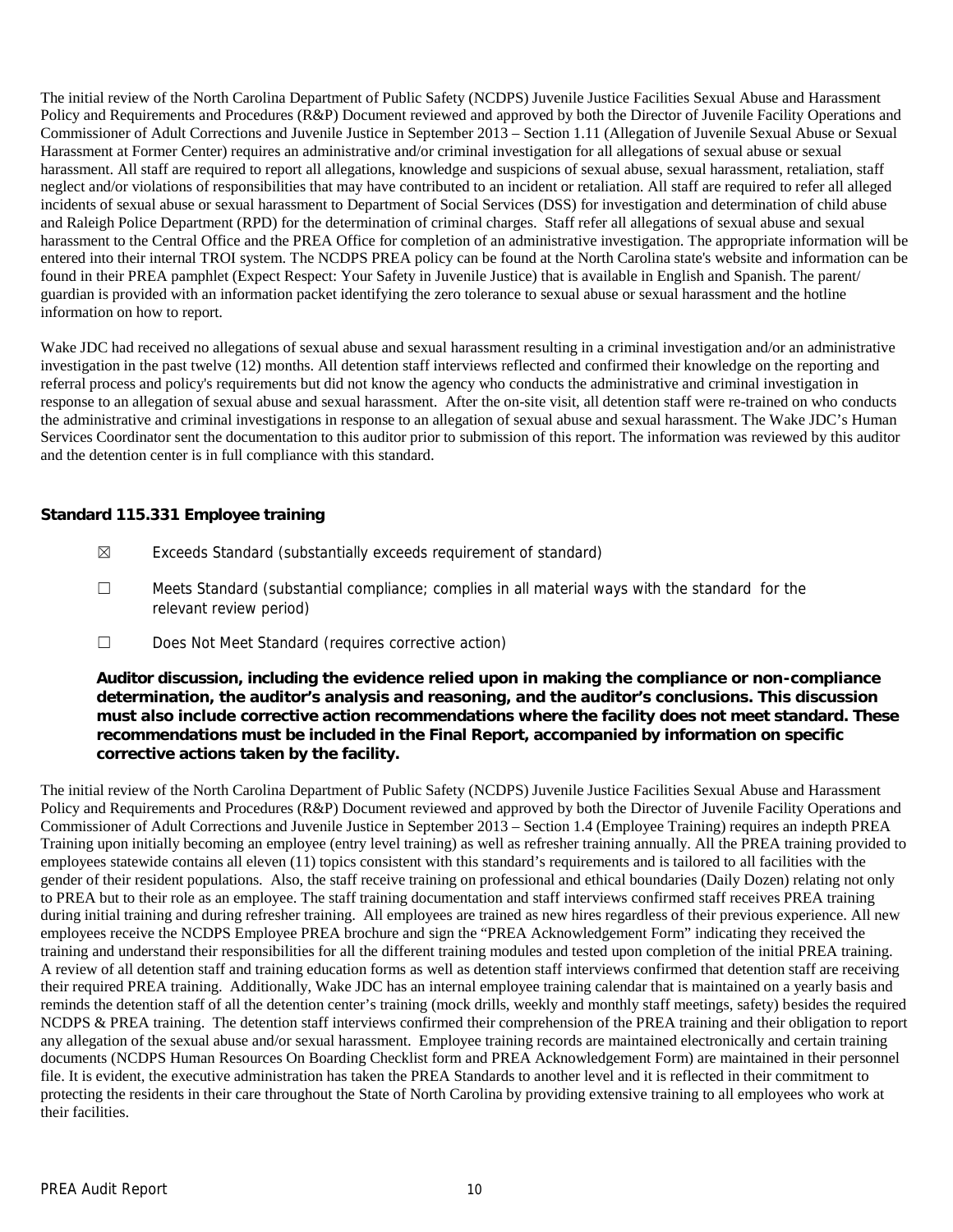## **Standard 115.332 Volunteer and contractor training**

- ☐ Exceeds Standard (substantially exceeds requirement of standard)
- $\boxtimes$  Meets Standard (substantial compliance; complies in all material ways with the standard for the relevant review period)
- ☐ Does Not Meet Standard (requires corrective action)

**Auditor discussion, including the evidence relied upon in making the compliance or non-compliance determination, the auditor's analysis and reasoning, and the auditor's conclusions. This discussion must also include corrective action recommendations where the facility does not meet standard. These recommendations must be included in the Final Report, accompanied by information on specific corrective actions taken by the facility.**

The initial review of the North Carolina Department of Public Safety (NCDPS) Juvenile Justice Facilities Sexual Abuse and Harassment Policy and Requirements and Procedures (R&P) Document reviewed and approved by both the Director of Juvenile Facility Operations and Commissioner of Adult Corrections and Juvenile Justice in September 2013 – Section 1.5 (Training for Volunteers, Custodial Agents, Contractors, and Other Persons Providing Services to Residents) requires volunteers, interns and contractors who have contact with residents to receive indepth PREA training. All volunteers, interns and contractors receive the PREA training, PREA Volunteer brochure and sign the "PREA Acknowledgement Form" upon completion of the PREA training they received. Documentation confirmed they are aware of the detention center's requirement for confidentiality and their duty to report any incidents of sexual abuse and/or sexual harassment. Interviews with a teacher and an intern confirmed their knowledge of the PREA training.

## **Standard 115.333 Resident education**

- ☐ Exceeds Standard (substantially exceeds requirement of standard)
- $\boxtimes$  Meets Standard (substantial compliance; complies in all material ways with the standard for the relevant review period)
- ☐ Does Not Meet Standard (requires corrective action)

**Auditor discussion, including the evidence relied upon in making the compliance or non-compliance determination, the auditor's analysis and reasoning, and the auditor's conclusions. This discussion must also include corrective action recommendations where the facility does not meet standard. These recommendations must be included in the Final Report, accompanied by information on specific corrective actions taken by the facility.**

The initial review of the North Carolina Department of Public Safety (NCDPS) Juvenile Justice Facilities Sexual Abuse and Harassment Policy and Requirements and Procedures (R&P) Document reviewed and approved by both the Director of Juvenile Facility Operations and Commissioner of Adult Corrections and Juvenile Justice in September 2013 – Section 1.6 (Resident Education) requires residents to receive comprehensive age appropriate education information regarding safety, their rights to be free from sexual abuse, sexual harassment, retaliation, reporting and the agency's response to allegations within 10 days upon arrival. However, the assigned detention staff provides the residents with this information immediately upon arrival during their initial intake and orientation process. During the initial intake, the assigned detention staff utilizes the Juvenile Educator Manual and the"PREA Juvenile Sequence Checklist" form to review detailed information verbally with the resident and the resident signs the "Juvenile PREA Education Acknowledgement" form verifying receipt for all information regarding orientation to the detention center. Documentation of resident's signatures were reviewed and confirmed during resident interviews. Residents are provided a NCDPS brochure which includes information on prevention/intervention, self-protection, reporting and treatment/counseling and is available in Spanish for future reference. Most residents interviewed stated they received this information the same day they arrived at the detention center and identified the receipt of the pamphlet. The detention staff presents PREA information in a manner that is accessible to all residents and provides education on an ongoing basis individually or in a group session.

## **Standard 115.334 Specialized training: Investigations**

☐ Exceeds Standard (substantially exceeds requirement of standard)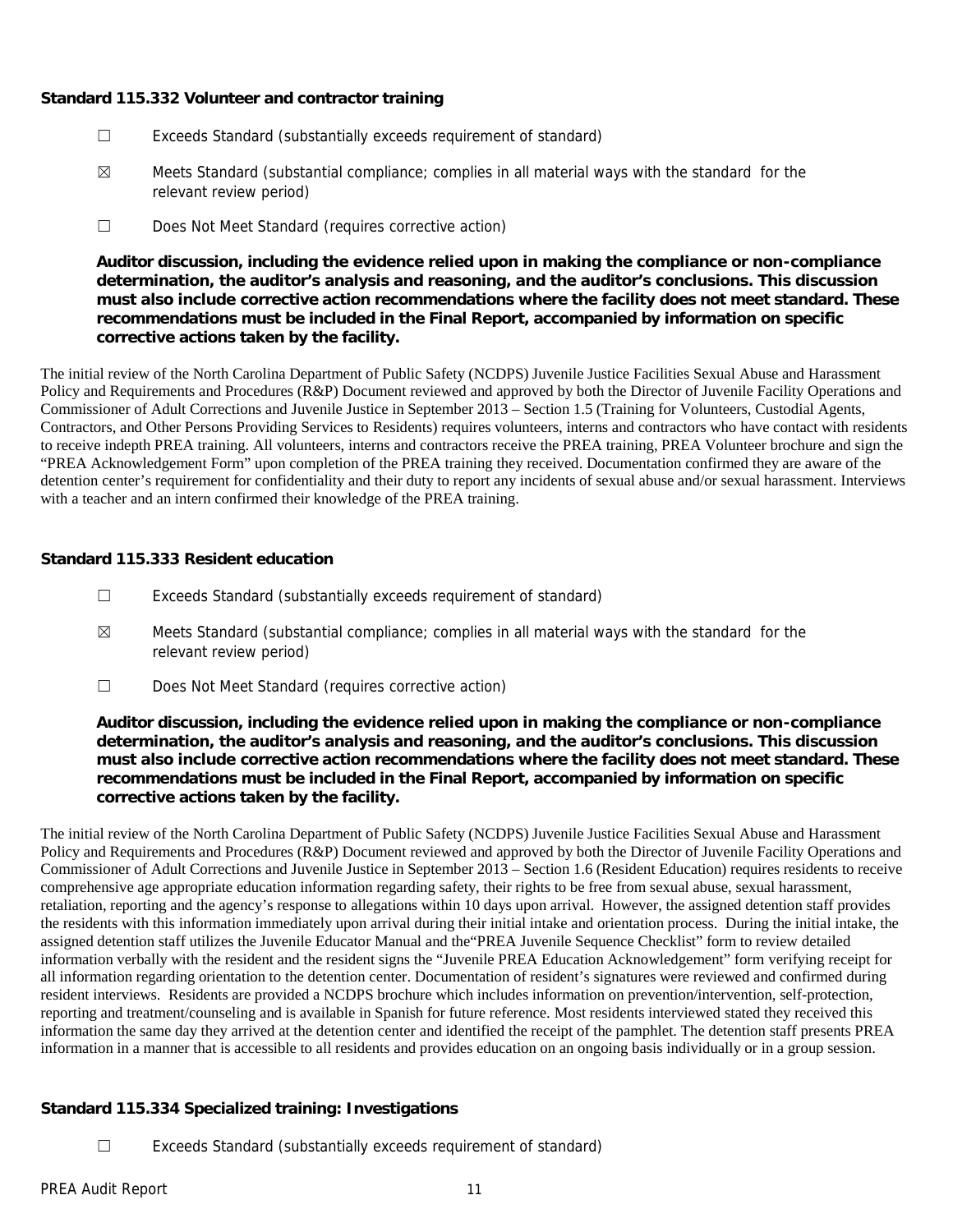- $\boxtimes$  Meets Standard (substantial compliance; complies in all material ways with the standard for the relevant review period)
- ☐ Does Not Meet Standard (requires corrective action)

**Auditor discussion, including the evidence relied upon in making the compliance or non-compliance determination, the auditor's analysis and reasoning, and the auditor's conclusions. This discussion must also include corrective action recommendations where the facility does not meet standard. These recommendations must be included in the Final Report, accompanied by information on specific corrective actions taken by the facility.**

The initial review of the North Carolina Department of Public Safety (NCDPS) Juvenile Justice Facilities Sexual Abuse and Harassment Policy and Requirements and Procedures (R&P) Document reviewed and approved by both the Director of Juvenile Facility Operations and Commissioner of Adult Corrections and Juvenile Justice in September 2013 – Section 2.3 (Investigations) requires an administrative and/or criminal investigation for all allegations of sexual abuse or sexual harassment and requires staff to refer all alleged incidents of sexual abuse or sexual harassment to Raleigh Police Department (RPD) for criminal investigations and NCDPS PREA Office and Department of Social Services (DSS) for administrative investigations. All investigators under go an extensive training prior to conducting administrative investigations which includes the NCDPS PREA Specialized Training: Investigating Sexual Abuse and Sexual Harassment. The detention center's PREA investigators when assigned conduct administrative investigations. There are three (3) staff at the detention center who have completed the NCDPS PREA Specialized Training: Investigating Sexual Abuse and Sexual Harassment. Documentation was reviewed and in compliance with the PREA requirements for specialized training for investigators who investigate allegations of sexual abuse and sexual harassment in confinement.

**Standard 115.335 Specialized training: Medical and mental health care**

- ☐ Exceeds Standard (substantially exceeds requirement of standard)
- $\boxtimes$  Meets Standard (substantial compliance; complies in all material ways with the standard for the relevant review period)
- ☐ Does Not Meet Standard (requires corrective action)

**Auditor discussion, including the evidence relied upon in making the compliance or non-compliance determination, the auditor's analysis and reasoning, and the auditor's conclusions. This discussion must also include corrective action recommendations where the facility does not meet standard. These recommendations must be included in the Final Report, accompanied by information on specific corrective actions taken by the facility.**

The initial review of the North Carolina Department of Public Safety (NCDPS) Juvenile Justice Facilities Sexual Abuse and Harassment Policy and Requirements and Procedures (R&P) Document reviewed and approved by both the Director of Juvenile Facility Operations and Commissioner of Adult Corrections and Juvenile Justice in September 2013 – Section 1.7 (Specialized Medical/Mental Health Provider Training) requires PREA training and specialized training for medical and mental health staff. It was evident through the medical and mental health staff interviews they had received the basic PREA training provided to all staff and the specialized training offered by NCDPS (Preventing, Detecting, and Responding to Sexual Abuse of Youth in Confinement: The Role of the Mental Health Clinician). All five (5) medical and mental health staff signed the "Medical & Mental Health Care PREA Training Acknowledgement" form to acknowledge they received the training and understand their responsibilities in the event of an incident. The medical staff do not conduct forensic examinations.

**Standard 115.341 Screening for risk of victimization and abusiveness**

- ☐ Exceeds Standard (substantially exceeds requirement of standard)
- $\boxtimes$  Meets Standard (substantial compliance; complies in all material ways with the standard for the relevant review period)
- ☐ Does Not Meet Standard (requires corrective action)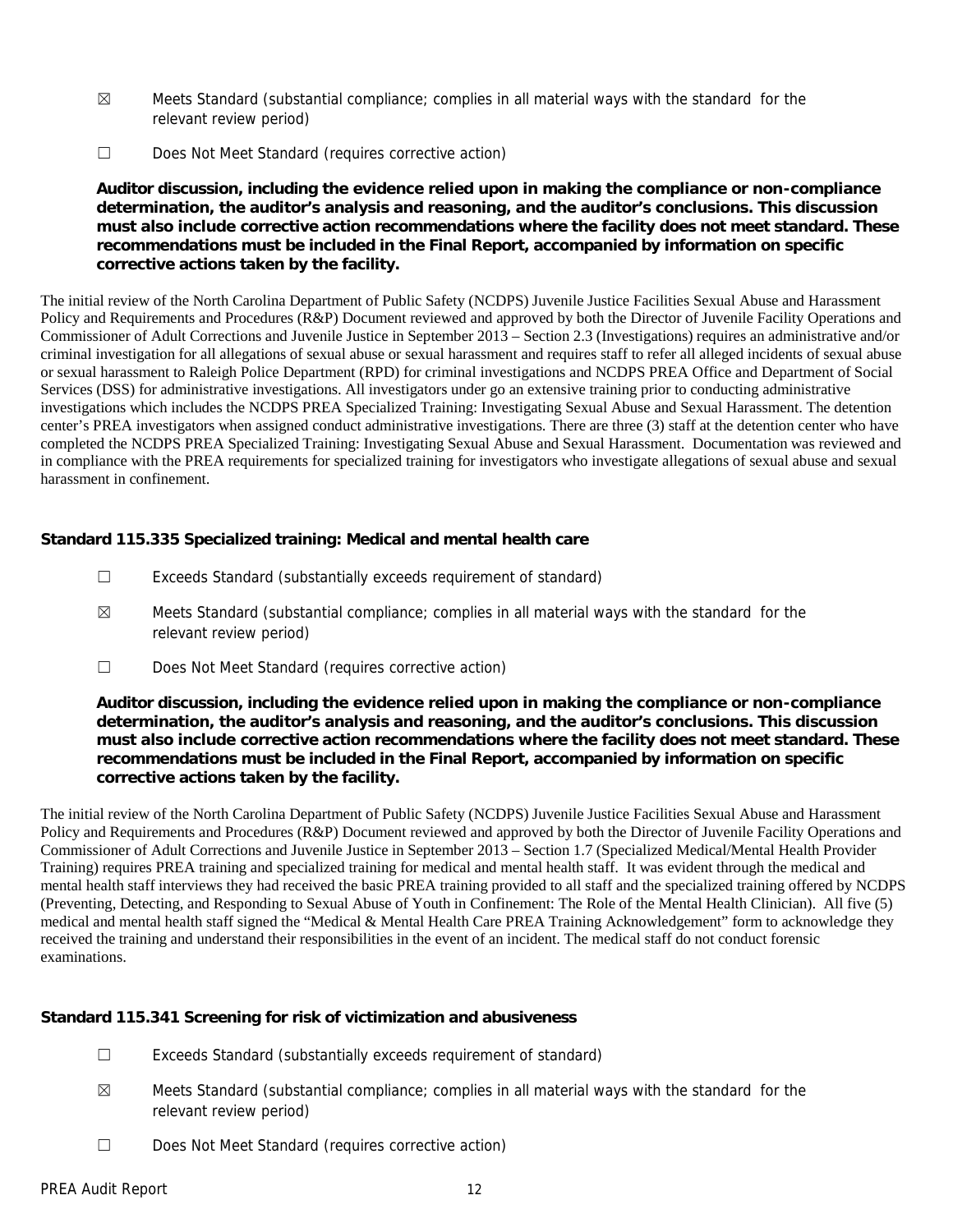**Auditor discussion, including the evidence relied upon in making the compliance or non-compliance determination, the auditor's analysis and reasoning, and the auditor's conclusions. This discussion must also include corrective action recommendations where the facility does not meet standard. These recommendations must be included in the Final Report, accompanied by information on specific corrective actions taken by the facility.**

The initial review of the North Carolina Department of Public Safety (NCDPS) Juvenile Justice Facilities Sexual Abuse and Harassment Policy and Requirements and Procedures (R&P) Document reviewed and approved by both the Director of Juvenile Facility Operations and Commissioner of Adult Corrections and Juvenile Justice in September 2013 – Section 1.10 (General Provisions) requires prior to placement as part of the screening process each resident is screened upon admission with an objective screening instrument for risk of victimization and sexual abusiveness within 72 hours. All residents are screened within twenty-four hours upon arrival at the detention center to determine placement and their special needs. Those residents who score vulnerable to victim or sexually aggressive are included into their alert tracking system, as well as receiving further assessments, as identified. NCDPS "Admission and Placement Screening" form, medical and mental health assessment and various other forms are used in combination with information about personal history, medical and mental health screenings, conversations, classification assessments as well as reviewed court records and case files. Also, during the intake process, the detention staff complete a form called "WJDC Teacher Notification Form used for PREA purposes" that provides teachers with additional information ( i.e. disabilities, non English speaking students) about each resident.

Residents are reassessed within three (3) days of their arrival and throughout their stay at the detention center. If the resident remains in the detention center beyond thirty (30) days, he or she will be reassessed again. The detention center's policies limits staff access to this information on a "need to know basis". Detention staff interviews confirmed a screening is completed on each resident upon admission to the detention center. Residents reporting prior victimization, according to detention staff, are referred immediately for a follow-up with medical or mental health personnel. Although there have been no transgender or intersex residents admitted to the detention center within the past twelve (12) months, detention staff were aware of giving consideration for the resident's own views of their safety in placement and programming assignments. Most resident interviews and the documentation revealed that risk screenings are being conducted on the same day as the admission.

## **Standard 115.342 Use of screening information**

- ☐ Exceeds Standard (substantially exceeds requirement of standard)
- $\boxtimes$  Meets Standard (substantial compliance; complies in all material ways with the standard for the relevant review period)
- ☐ Does Not Meet Standard (requires corrective action)

**Auditor discussion, including the evidence relied upon in making the compliance or non-compliance determination, the auditor's analysis and reasoning, and the auditor's conclusions. This discussion must also include corrective action recommendations where the facility does not meet standard. These recommendations must be included in the Final Report, accompanied by information on specific corrective actions taken by the facility.**

The initial review of the North Carolina Department of Public Safety (NCDPS) Juvenile Justice Facilities Sexual Abuse and Harassment Policy and Requirements and Procedures (R&P) Document reviewed and approved by both the Director of Juvenile Facility Operations and Commissioner of Adult Corrections and Juvenile Justice in September 2013 – Section 1.10 (General Provisions); NCDPS Division of Juvenile Justice (DJJ) Detention Policy and Requirements and Procedures (R&P) Document reviewed and approved in July 2012 – Section 3.3 (Admissions) and NCDPS DJJ Youth Development Center Policy and Requirements and Procedures (R&P) Document – Section 2 (R&P/YC 2: YDC Admissions and Assessments) and NCDPS DJJ and Delinquency Prevention Policy dated 4/15/07 – Section PS/YC 3.0 (Behavior Expectations) prohibits gay, bi-sexual, transgender and intersex residents being placed in a dorm area, bed or other assignments based solely on their identification or status. In addition, the policy describes the screening and assessment process and how that information, along with information derived from medical and mental health screening and assessments, records reviews, database checks, conversations and observations, is used to determine a resident's appropriate placement, housing and bed assignments, as well as work, education, and program assignments with the goal of keeping all residents safe and free from sexual abuse.

The assigned detention staff utilize various forms, the Admission and Placement Screening, Mental Health Assessment Summary to name a few and any other pertinent information during the resident's admission process. Also, the detention staff determine placement of residents in a specific sleeping assignment according to their risk level (low, medium or high). The detention staff interviews described how information is derived from the various forms and the initial medical and mental health/substance abuse screening forms to determine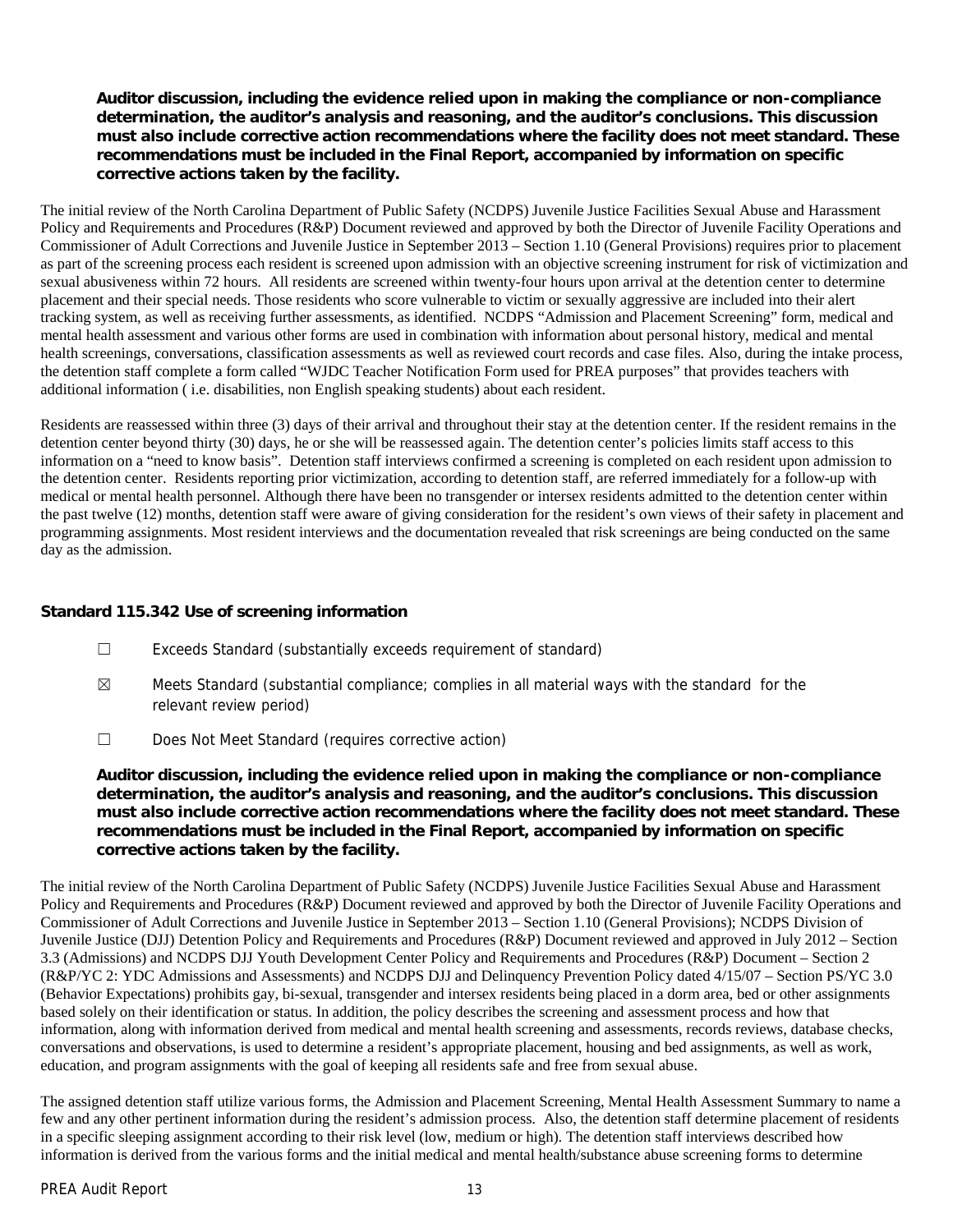placement and risk level. There are two (2) housing units located in this detention center. Each housing unit has twelve (12) single cells with a bathroom/shower area. One side of the detention center is for male residents and the other side is for female residents. Isolation is not utilized at the detention center as a means of protective custody.

**Standard 115.351 Resident reporting**

- ☐ Exceeds Standard (substantially exceeds requirement of standard)
- $\boxtimes$  Meets Standard (substantial compliance; complies in all material ways with the standard for the relevant review period)
- ☐ Does Not Meet Standard (requires corrective action)

**Auditor discussion, including the evidence relied upon in making the compliance or non-compliance determination, the auditor's analysis and reasoning, and the auditor's conclusions. This discussion must also include corrective action recommendations where the facility does not meet standard. These recommendations must be included in the Final Report, accompanied by information on specific corrective actions taken by the facility.**

The initial review of the North Carolina Department of Public Safety (NCDPS) Juvenile Justice Facilities Sexual Abuse and Harassment Policy and Requirements and Procedures (R&P) Document reviewed and approved by both the Director of Juvenile Facility Operations and Commissioner of Adult Corrections and Juvenile Justice in September 2013 – Section 2.1 (Reporting Sexual Abuse and Sexual Harassment) and NCDPS DJJ and Delinquency Prevention Abuse and Neglect Policy and Requirements and Procedures (R&P) Document – Section 1.7 (Availability for Reporting Mechanisms in a Facility) provides multiple internal ways for residents to report sexual abuse and harassment retaliation, staff neglect or violation of responsibilities that may have contributed to such incidents. Residents are informed verbally and in writing on how to report sexual abuse and sexual harassment. These various ways of reporting include advising an administrator, a staff member, telephoning the hotline number, placing a written complaint in the grievance box and third party. Additionally, residents are provided with access to a locked grievance box with grievance forms, envelopes addressed to (DSS, PREA office, Facility Director & Director of Facility Operations), posting of the PREA information (reporting resources) and pamphlet. Resident interviews indicated several ways to report sexual abuse and sexual harassment by telephoning the hotline, speak with a staff they trust or third party. Some residents identified the grievance box as a means to report sexual abuse and sexual harassment. Most resident and detention staff interviews along with the resident's pamphlet and supporting documentation verified compliance with this standard.

**Standard 115.352 Exhaustion of administrative remedies**

- ☐ Exceeds Standard (substantially exceeds requirement of standard)
- $\boxtimes$  Meets Standard (substantial compliance; complies in all material ways with the standard for the relevant review period)
- ☐ Does Not Meet Standard (requires corrective action)

**Auditor discussion, including the evidence relied upon in making the compliance or non-compliance determination, the auditor's analysis and reasoning, and the auditor's conclusions. This discussion must also include corrective action recommendations where the facility does not meet standard. These recommendations must be included in the Final Report, accompanied by information on specific corrective actions taken by the facility.**

The initial review of the North Carolina Department of Public Safety (NCDPS) Juvenile Justice Facilities Sexual Abuse and Harassment Policy and Requirements and Procedures (R&P) Document reviewed and approved by both the Director of Juvenile Facility Operations and Commissioner of Adult Corrections and Juvenile Justice in September 2013 – Section 1.16 (Grievance Process) and NCDPS DJJ Youth Development Center Policy and Requirements and Procedures (R&P) Document – Section 6 (R&P/YD 6: Non-Disciplinary, Internal Grievance Process) describes the orientation residents receive explaining how to use the grievance process to report allegations of abuse and has administrative procedures/appeal process for dealing with resident's grievances regarding sexual abuse or harassment. Residents may place a written grievance or complaint in the locked grievance box located in both housing units of the detention center. The detention center has a multi-layered grievance process enabling timely response and layers of review. The policies and procedures describe an unimpeded process. Residents are not required to utilize an informal process for reporting allegations of sexual abuse or sexual harassment nor are they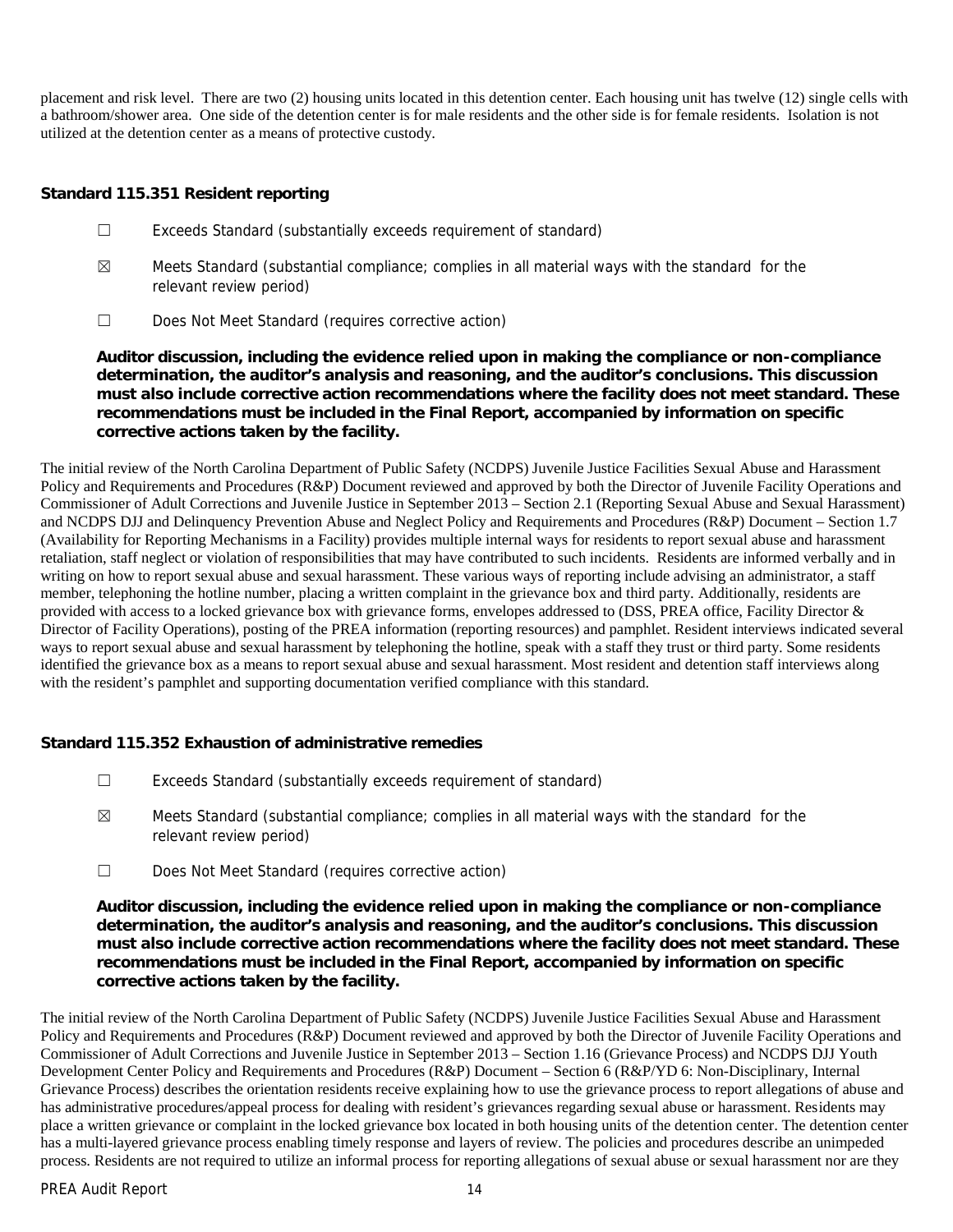required to submit it to the staff member involved in the allegation. Some resident interviews and documentation confirmed there is a grievance process relating to sexual abuse or sexual harassment and a written complaint can be placed in the grievance box. Residents indicated they would contact a trusted detention staff or telephone the hotline in relation to sexual abuse or sexual harassment complaints. There have been no grievances relating to sexual abuse or sexual harassment received in the past twelve (12) months.

**Standard 115.353 Resident access to outside confidential support services**

- ☐ Exceeds Standard (substantially exceeds requirement of standard)
- $\boxtimes$  Meets Standard (substantial compliance; complies in all material ways with the standard for the relevant review period)
- ☐ Does Not Meet Standard (requires corrective action)

**Auditor discussion, including the evidence relied upon in making the compliance or non-compliance determination, the auditor's analysis and reasoning, and the auditor's conclusions. This discussion must also include corrective action recommendations where the facility does not meet standard. These recommendations must be included in the Final Report, accompanied by information on specific corrective actions taken by the facility.**

The initial review of the North Carolina Department of Public Safety (NCDPS) Juvenile Justice Facilities Sexual Abuse and Harassment Policy and Requirements and Procedures (R&P) Document reviewed and approved by both the Director of Juvenile Facility Operations and Commissioner of Adult Corrections and Juvenile Justice in September 2013 – Section 1.8 (Victim Support); NCDPS Division of Juvenile Justice (DJJ) Detention Policy and Requirements and Procedures (R&P) Document reviewed and approved in July 2012 – Section 2.7 (Telephone and Mail) and Section 2.8 (Visitation) and NCDPS DJJ Youth Development Center Policy and Requirements and Procedures (R&P) Document – Section 4.4 (Visitation) and Section 4 (R&P/YD 4: Legal Representation) ensures that residents are provided access to outside confidential support services, legal counsel and parent/guardian. NCDPS continues to collaborate with NCCASA ( North Carolina Coalition Against Sexual Abuse) to establish advocacy services, education and training statewide. There is evidence of Wake JDC's Facility Director obtaining a Memorandum of Understanding from InterAct to provide confidential emotional support to residents who are victims of sexual abuse at the facility. Wake Med Emergency Department (SAFE certified) and SAFEchild Advocacy Center provides the emergency and forensic medical examinations at no financial cost to the victim. There have been no calls from residents to outside services in the past twelve (12) months.

Resident interviews confirmed they have reasonable and confidential access to their attorneys and reasonable access to their parent/guardian either through visitation, correspondence or by telephone. The detention center provides weekly calls to parents/legal guardians, provides for the toll free hotline to report sexual abuse, permits parental/legal guardians visitation, and letter writing to parents/ legal guardians. The detention center's postings contained the information of the outside services and it was readily available. Resident interviews revealed knowledge of how to access outside services but limited knowledge of what kind of services are provided to them. The detention staff will be providing additional education to future residents on victim advocate services during their orientation process and during their group session while at the detention center. The Wake JDC's Human Services Coordinator sent the documentation to this auditor prior to the submission of this report. The information was reviewed by this auditor and the detention center is in full compliance with this standard.

# **Standard 115.354 Third-party reporting**

- ☐ Exceeds Standard (substantially exceeds requirement of standard)
- $\boxtimes$  Meets Standard (substantial compliance; complies in all material ways with the standard for the relevant review period)
- ☐ Does Not Meet Standard (requires corrective action)

**Auditor discussion, including the evidence relied upon in making the compliance or non-compliance determination, the auditor's analysis and reasoning, and the auditor's conclusions. This discussion must also include corrective action recommendations where the facility does not meet standard. These recommendations must be included in the Final Report, accompanied by information on specific corrective actions taken by the facility.**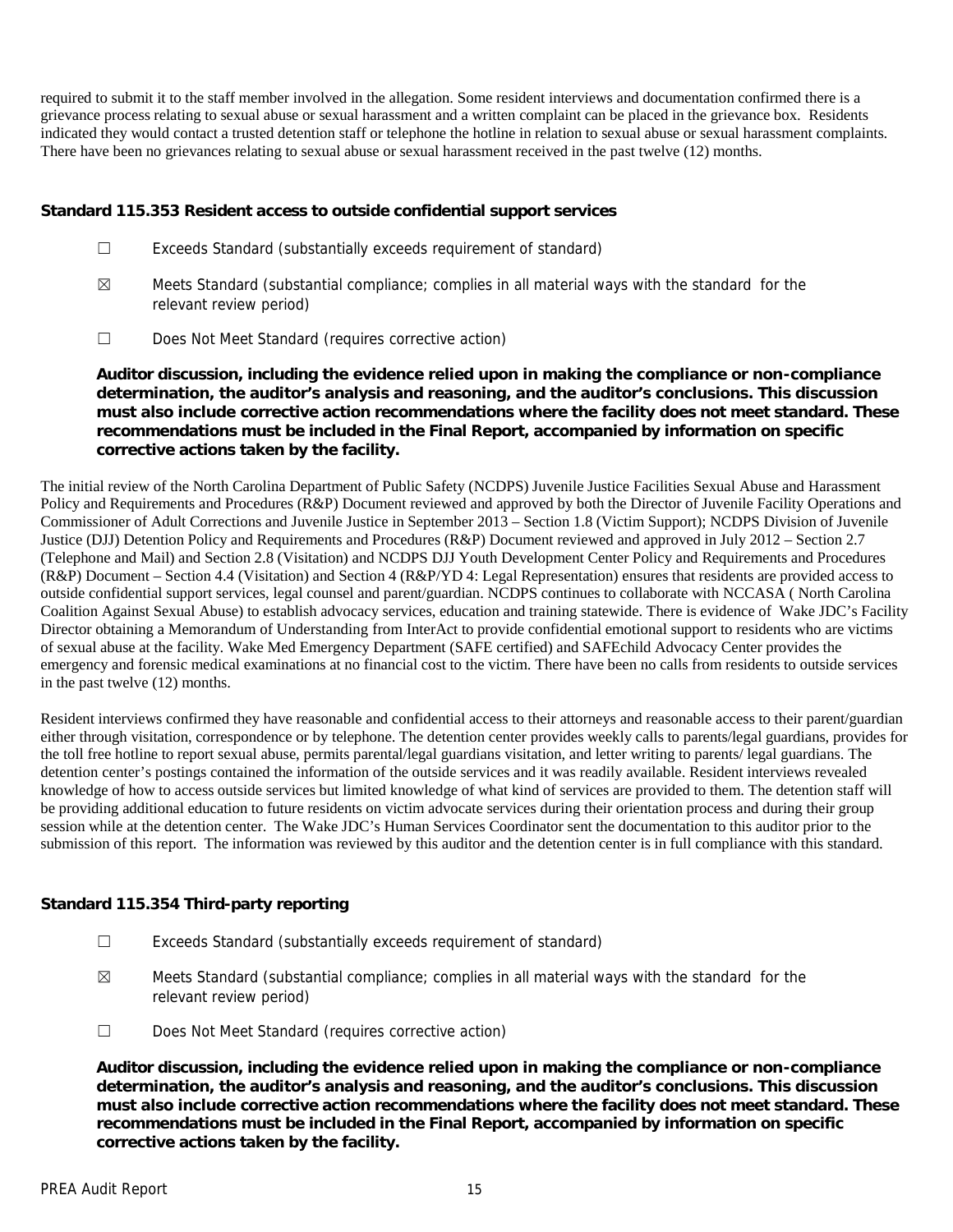The initial review of the North Carolina Department of Public Safety (NCDPS) Juvenile Justice Facilities Sexual Abuse and Harassment Policy and Requirements and Procedures (R&P) Document reviewed and approved by both the Director of Juvenile Facility Operations and Commissioner of Adult Corrections and Juvenile Justice in September 2013 – Section 2.1 (Reporting Sexual Abuse and Sexual Harassment) identifies the Department's third party reporting process and instruct staff to accept third party reports. NCDPS website provides the public with information regarding third-party reporting of sexual abuse or sexual harassment on behalf of a resident. In addition, the Department has established a confidential webpage for employees to report allegations fraud, waste, abuse, misconduct or mismanagement in the department and these concerns may be reported anonymously. The detention staff provides the parent/guardian with a packet containing varied forms, victim advocate services and third-party reporting information. Resident interviews confirmed their awareness of reporting sexual abuse or harassment to others outside of the detention center including access to their parent(s)/legal guardian(s) and attorney. Additionally, they are instructed to report allegations of sexual abuse and sexual harassment to a trusted adult, parent/legal guardian, and/or attorney. All detention staff interviews were able to describe how reports may be made by third parties.

**Standard 115.361 Staff and agency reporting duties**

- ☐ Exceeds Standard (substantially exceeds requirement of standard)
- $\boxtimes$  Meets Standard (substantial compliance; complies in all material ways with the standard for the relevant review period)
- ☐ Does Not Meet Standard (requires corrective action)

**Auditor discussion, including the evidence relied upon in making the compliance or non-compliance determination, the auditor's analysis and reasoning, and the auditor's conclusions. This discussion must also include corrective action recommendations where the facility does not meet standard. These recommendations must be included in the Final Report, accompanied by information on specific corrective actions taken by the facility.**

The initial review of the North Carolina Department of Public Safety (NCDPS) Juvenile Justice Facilities Sexual Abuse and Harassment Policy and Requirements and Procedures (R&P) Document reviewed and approved by both the Director of Juvenile Facility Operations and Commissioner of Adult Corrections and Juvenile Justice in September 2013 - Section 2.1 (Reporting Sexual Abuse and Sexual Harassment) and NCDPS DJJ and Deliquency Prevention Abuse and Neglect Policy and Requirements and Procedures (R&P) Document – Section 1.7 (Availability for Reporting Mechanisms in a Facility) identified the reporting process for all staff to immediately report any knowledge, suspicion or information they receive regarding sexual abuse and harassment, retaliation against residents or staff who report any incidents or any staff neglect or violation of responsibilities that may have contributed to an incident or retaliation. All detention staff are mandated reporters and random staff interviews confirmed the detention center's compliance with this standard. All detention staff receive information on clear steps on how to report sexual abuse, sexual harassment and to maintain confidentiality through the detention center protocol and/or training. The detention staff would complete an incident report with the details of any incidents that would occur in the detention center in compliance with this standard. Additionally, interviews with medical and mental health staff confirmed their responsibility to inform residents under 18 years old of their duty to report and limitations of confidentiality.

#### **Standard 115.362 Agency protection duties**

- ☐ Exceeds Standard (substantially exceeds requirement of standard)
- ☒ Meets Standard (substantial compliance; complies in all material ways with the standard for the relevant review period)
- ☐ Does Not Meet Standard (requires corrective action)

**Auditor discussion, including the evidence relied upon in making the compliance or non-compliance determination, the auditor's analysis and reasoning, and the auditor's conclusions. This discussion must also include corrective action recommendations where the facility does not meet standard. These recommendations must be included in the Final Report, accompanied by information on specific corrective actions taken by the facility.**

The initial review of the North Carolina Department of Public Safety (NCDPS) Juvenile Justice Facilities Sexual Abuse and Harassment Policy and Requirements and Procedures (R&P) Document reviewed and approved by both the Director of Juvenile Facility Operations and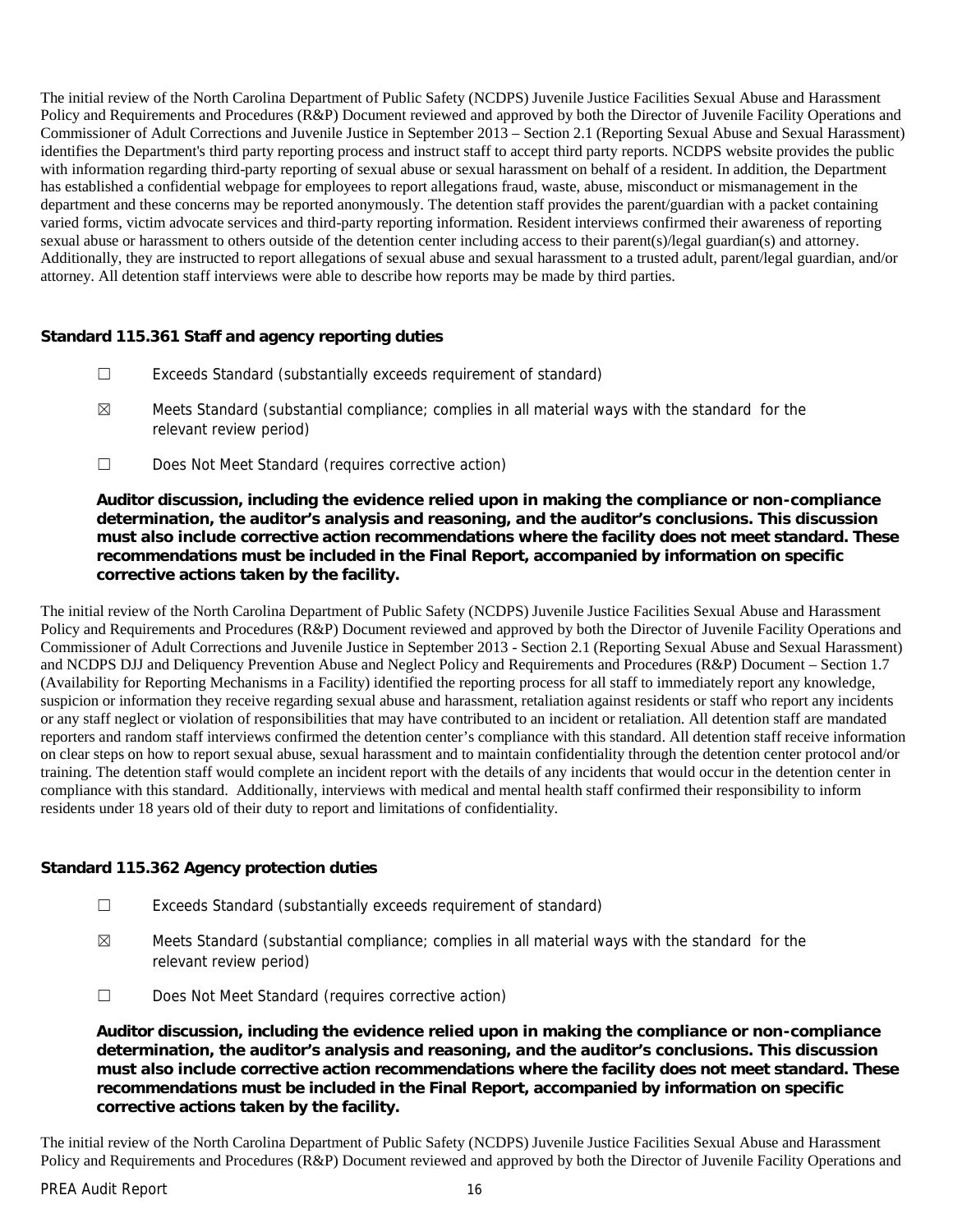Commissioner of Adult Corrections and Juvenile Justice in September 2013 - Section 3.1 (First Response to Concerns of Sexual Abuse, Sexual Harassment and Voyeurism) and NCDPS DJJ Youth Development Center Policy and Requirements and Procedures (R&P) Document – Section 6 (R&P/YD 6: Non-Disciplinary, Internal Grievance Process) requires that immediate action to be taken upon learning that a resident is subject to a substantial risk of imminent sexual abuse. There were no residents determined to be subject to substantial risk of imminent sexual abuse in the past twelve (12) months. Documentation and interviews with the Facility Director and other random selected detention staff were able to articulate, without hesitation, the expectations and requirements of the policies and PREA Standards, upon becoming aware that a resident may be subject to a substantial risk of imminent sexual abuse. Detention staff indicated if a resident was in danger of sexual abuse or at substantial risk of imminent sexual abuse, they would act immediately to ensure the safety of the resident, separate from the alleged perpetrator and contact their immediate supervisor. Additionally, the resident would be referred for mental health services. All resident interviews reported they feel safe at this detention center and none had ever reported to staff that they were at substantial risk of imminent sexual abuse.

**Standard 115.363 Reporting to other confinement facilities**

- ☐ Exceeds Standard (substantially exceeds requirement of standard)
- $\boxtimes$  Meets Standard (substantial compliance; complies in all material ways with the standard for the relevant review period)
- ☐ Does Not Meet Standard (requires corrective action)

**Auditor discussion, including the evidence relied upon in making the compliance or non-compliance determination, the auditor's analysis and reasoning, and the auditor's conclusions. This discussion must also include corrective action recommendations where the facility does not meet standard. These recommendations must be included in the Final Report, accompanied by information on specific corrective actions taken by the facility.**

The initial review of the North Carolina Department of Public Safety (NCDPS) Juvenile Justice Facilities Sexual Abuse and Harassment Policy and Requirements and Procedures (R&P) Document reviewed and approved by both the Director of Juvenile Facility Operations and Commissioner of Adult Corrections and Juvenile Justice in September 2013 - Section 1.11 (Allegation of Juvenile Sexual Abuse or Sexual Harassment at Former Center) requires the Facility/Detention Director, upon receiving an allegation that a resident was sexually abused while confined at another facility, to notify the head of the other facility where the alleged abuse occurred and to report it in accordance with NCDPS policies and procedures. The Facility Director has received no allegations that a resident was abused while confined at another facility nor were there any allegations received from another facility during the past twelve (12) months.

**Standard 115.364 Staff first responder duties**

- ☒ Exceeds Standard (substantially exceeds requirement of standard)
- ☐ Meets Standard (substantial compliance; complies in all material ways with the standard for the relevant review period)
- ☐ Does Not Meet Standard (requires corrective action)

**Auditor discussion, including the evidence relied upon in making the compliance or non-compliance determination, the auditor's analysis and reasoning, and the auditor's conclusions. This discussion must also include corrective action recommendations where the facility does not meet standard. These recommendations must be included in the Final Report, accompanied by information on specific corrective actions taken by the facility.**

The initial review of the North Carolina Department of Public Safety (NCDPS) Juvenile Justice Facilities Sexual Abuse and Harassment Policy and Requirements and Procedures (R&P) Document reviewed and approved by both the Director of Juvenile Facility Operations and Commissioner of Adult Corrections and Juvenile Justice in September 2013 - Section 3.1 (First Response to Concerns of Sexual Abuse, Sexual Harassment and Voyeurism) and NCDPS Sexual Abuse Incident Response Checklist for First Responder requires staff to take specific steps to respond to a report of sexual abuse including; separating the alleged victim from the abuser; preserving any crime scene within a period that still allows for the collection of physical evidence; request that the alleged victim not take any action that could destroy physical evidence; and ensure that the alleged abuser does not take any action to destroy physical evidence, if the abuse took place within a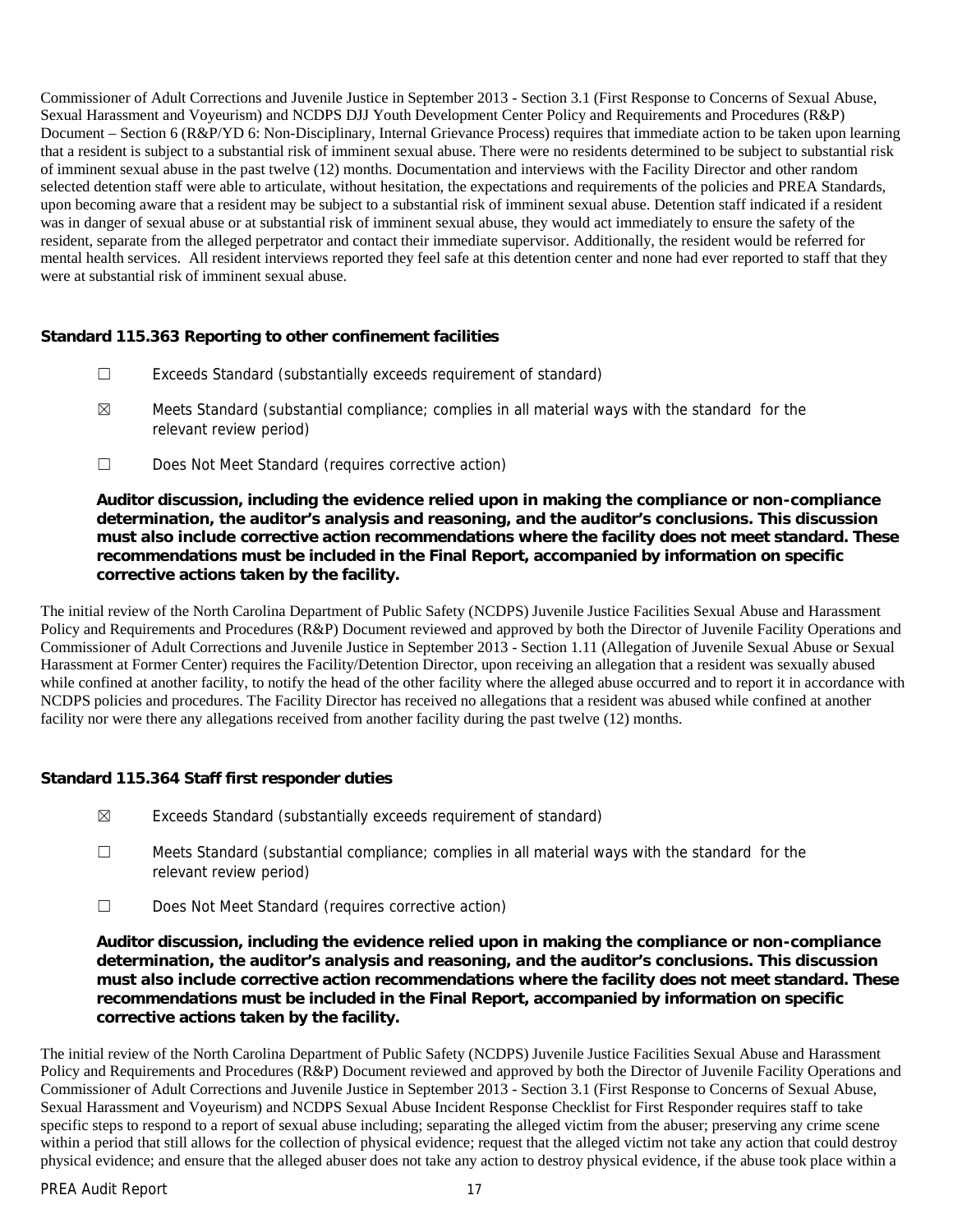time period that still allows for the collection of physical evidence. There have been no allegations of sexual abuse during the past twelve (12) months. Random detention staff and first responder interviews validated their technical knowledge of actions to be taken upon learning that a resident was sexually abused. Also, every interviewed detention staff, without hesitation, described actions they would take immediately and these steps were all consistent with NCDPS policies and procedures. Wake JDC's Facility Director has implemented mock drills (i.e. emergency, PREA, escape, tornado etc.) at the detention that are conducted annually. These drills are another form of training in preparing staff for any type of incidents that could occur at the detention center. It was evident that detention staff have been trained in their responsibilities as first responders and have been provided with all types of additional training.

#### **Standard 115.365 Coordinated response**

- ☐ Exceeds Standard (substantially exceeds requirement of standard)
- $\boxtimes$  Meets Standard (substantial compliance; complies in all material ways with the standard for the relevant review period)
- ☐ Does Not Meet Standard (requires corrective action)

**Auditor discussion, including the evidence relied upon in making the compliance or non-compliance determination, the auditor's analysis and reasoning, and the auditor's conclusions. This discussion must also include corrective action recommendations where the facility does not meet standard. These recommendations must be included in the Final Report, accompanied by information on specific corrective actions taken by the facility.**

The initial review of the North Carolina Department of Public Safety (NCDPS) Juvenile Justice Facilities Sexual Abuse and Harassment Policy and Requirements and Procedures (R&P) Document reviewed and approved by both the Director of Juvenile Facility Operations and Commissioner of Adult Corrections and Juvenile Justice in September 2013 - Section 3 (Youth Development Center and Detention Center Sexual Abuse and Sexual Harassment Policy); NCDPS Sexual Abuse & Harassment Coordinated Response Overview and Wake JDC's Sexual Abuse Institutional Response Plan provides a written coordinated response system to coordinate actions taken in response to an incident of sexual abuse among staff first responders, administration, executive staff and contacting medical and mental health outside sources. Wake JDC's detention staff have a system in place providing the staff with clear actions to be taken by each discipline for accessing, contacting administrative staff, medical and mental health staff, contacting DSS and law enforcement, victim advocate services, & parent/guardian and a number of other individuals. Interviews with the Facility Director and other detention staff validated their technical knowledgeable of their duties in response to a sexual abuse.

**Standard 115.366 Preservation of ability to protect residents from contact with abusers**

- ☐ Exceeds Standard (substantially exceeds requirement of standard)
- ☐ Meets Standard (substantial compliance; complies in all material ways with the standard for the relevant review period)
- ☐ Does Not Meet Standard (requires corrective action)

**Auditor discussion, including the evidence relied upon in making the compliance or non-compliance determination, the auditor's analysis and reasoning, and the auditor's conclusions. This discussion must also include corrective action recommendations where the facility does not meet standard. These recommendations must be included in the Final Report, accompanied by information on specific corrective actions taken by the facility.**

North Carolina Department of Public Safety (NCDPS) does not engage in the collective bargaining process regarding any violation of departmental policy regarding PREA, therefore this standard is not applicable.

**Standard 115.367 Agency protection against retaliation**

☐ Exceeds Standard (substantially exceeds requirement of standard)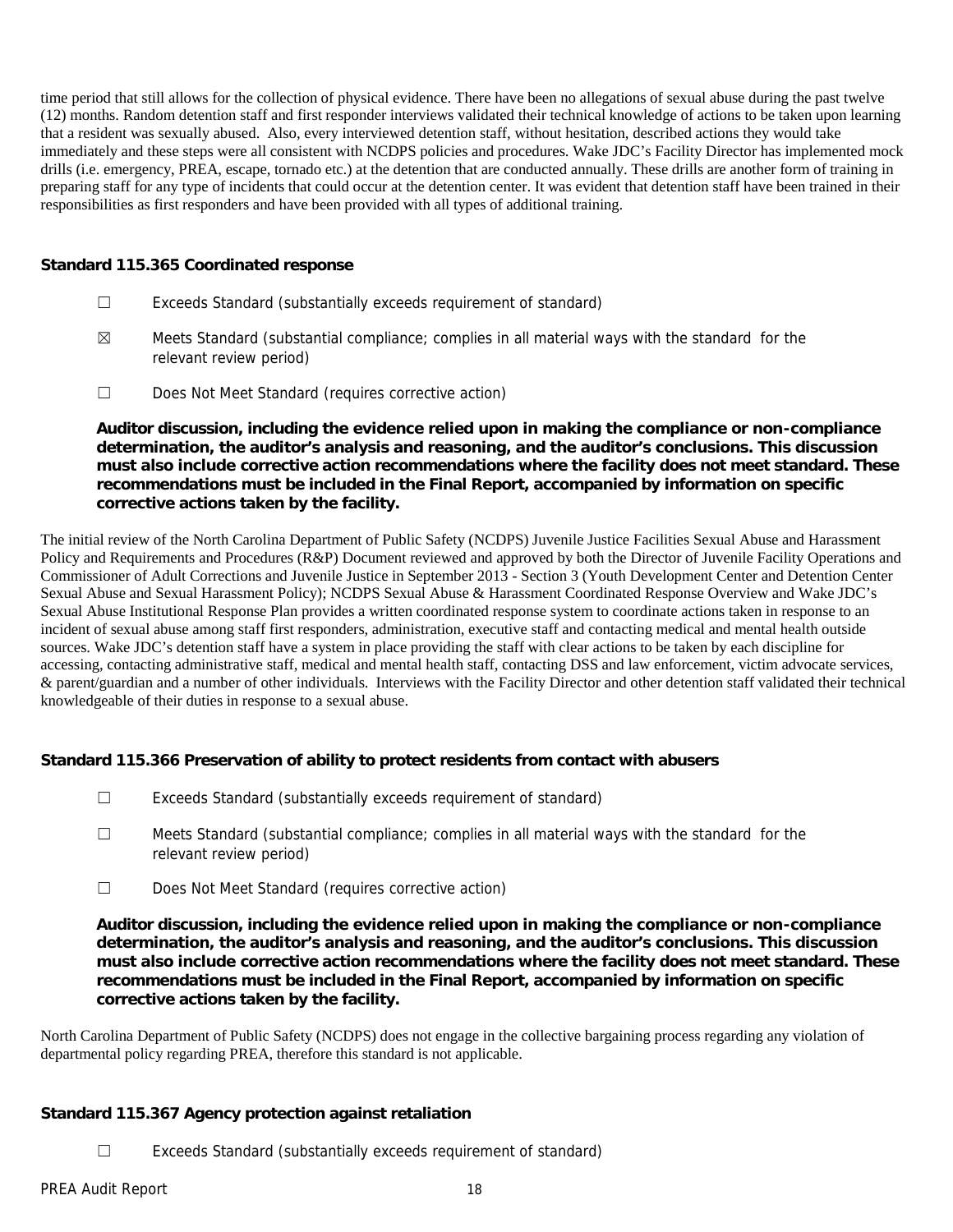- $\boxtimes$  Meets Standard (substantial compliance; complies in all material ways with the standard for the relevant review period)
- ☐ Does Not Meet Standard (requires corrective action)

**Auditor discussion, including the evidence relied upon in making the compliance or non-compliance determination, the auditor's analysis and reasoning, and the auditor's conclusions. This discussion must also include corrective action recommendations where the facility does not meet standard. These recommendations must be included in the Final Report, accompanied by information on specific corrective actions taken by the facility.**

The initial review of the North Carolina Department of Public Safety (NCDPS) Juvenile Justice Facilities Sexual Abuse and Harassment Policy and Requirements and Procedures (R&P) Document reviewed and approved by both the Director of Juvenile Facility Operations and Commissioner of Adult Corrections and Juvenile Justice in September 2013 – Section 1.8 (Victim Support) and Section 1.15 (Retaliation) requires the protection and monitoring of residents and staff who have reported sexual abuse and sexual harassment or who have cooperated in a sexual abuse or harassment investigation. NCDPS policies and procedures prohibits retaliation against any staff or resident for making a report of sexual abuse as well as retaliation against a victim who has suffered from abuse. The monitoring at a minimum will take place for a period of 90 days or longer, as needed. This monitoring would include resident disciplinary reports, bedroom and program changes, negative performance reports as well as reassignments of detention staff. The Facility Director is responsible with overseeing the monitoring of the conduct or treatment of residents or detention staff who reported the sexual abuse and of residents who were reported to have suffered sexual abuse to determine if changes that may suggest possible retaliation exist. She is responsible for assigning a PREA Support Person (PSP) that will serve as an advocate to link services (community based advocates or mental health professionals) and support to residents who report sexual abuse and sexual harassment by another resident, detention staff member, contractor or volunteer. The Facility Director has designated three (3) detention staff for this role and completed the required form (OPA-A18). These individuals are screened for appropriateness to serve as a victim advocate and receive specialized training. Detention staff interviews and training documentation confirmed the PSP individuals and their role in the detention center. The PSP individuals will be completing several forms depending on whether it is a detention staff or resident retaliation monitoring. Upon completion of the investigation, a PSP individual will complete a "PREA Sexual Abuse and Harassment Retaliation Report" form [Staff (OPA-I22) or Resident (OPA-I24)]. There were no incidents of retaliation in the past twelve (12) months.

**Standard 115.368 Post-allegation protective custody**

- ☐ Exceeds Standard (substantially exceeds requirement of standard)
- $\boxtimes$  Meets Standard (substantial compliance; complies in all material ways with the standard for the relevant review period)
- ☐ Does Not Meet Standard (requires corrective action)

**Auditor discussion, including the evidence relied upon in making the compliance or non-compliance determination, the auditor's analysis and reasoning, and the auditor's conclusions. This discussion must also include corrective action recommendations where the facility does not meet standard. These recommendations must be included in the Final Report, accompanied by information on specific corrective actions taken by the facility.**

The initial review of the North Carolina Department of Public Safety (NCDPS) Juvenile Justice Facilities Sexual Abuse and Harassment Policy and Requirements and Procedures (R&P) Document reviewed and approved by both the Director of Juvenile Facility Operations and Commissioner of Adult Corrections and Juvenile Justice in September 2013 – Section 2.2 (Response) & Section PS/YC 3.0 (Behavior Expectations) and NCDPS Division of Juvenile Justice (DJJ) Detention Policy and Requirements and Procedures (R&P) Document reviewed and approved in July 2012 – Section 2.3.13 (Temporary Confinement) contained information on post-allegation protective custody or guidelines for moving a resident to another facility as a last measure to keep residents who alleged sexual abuse safe and only until an alternative means for keeping the resident safe can be arranged. The detention center restricts any isolation placement, however, Wake JDC has the capabilities to provide protective housing for a resident as a last resort. No residents who have alleged sexual abuse in the past twelve (12) months were secluded or isolated from the other residents. The residents would be placed in another facility or detention staff would be placed on "no contact with resident."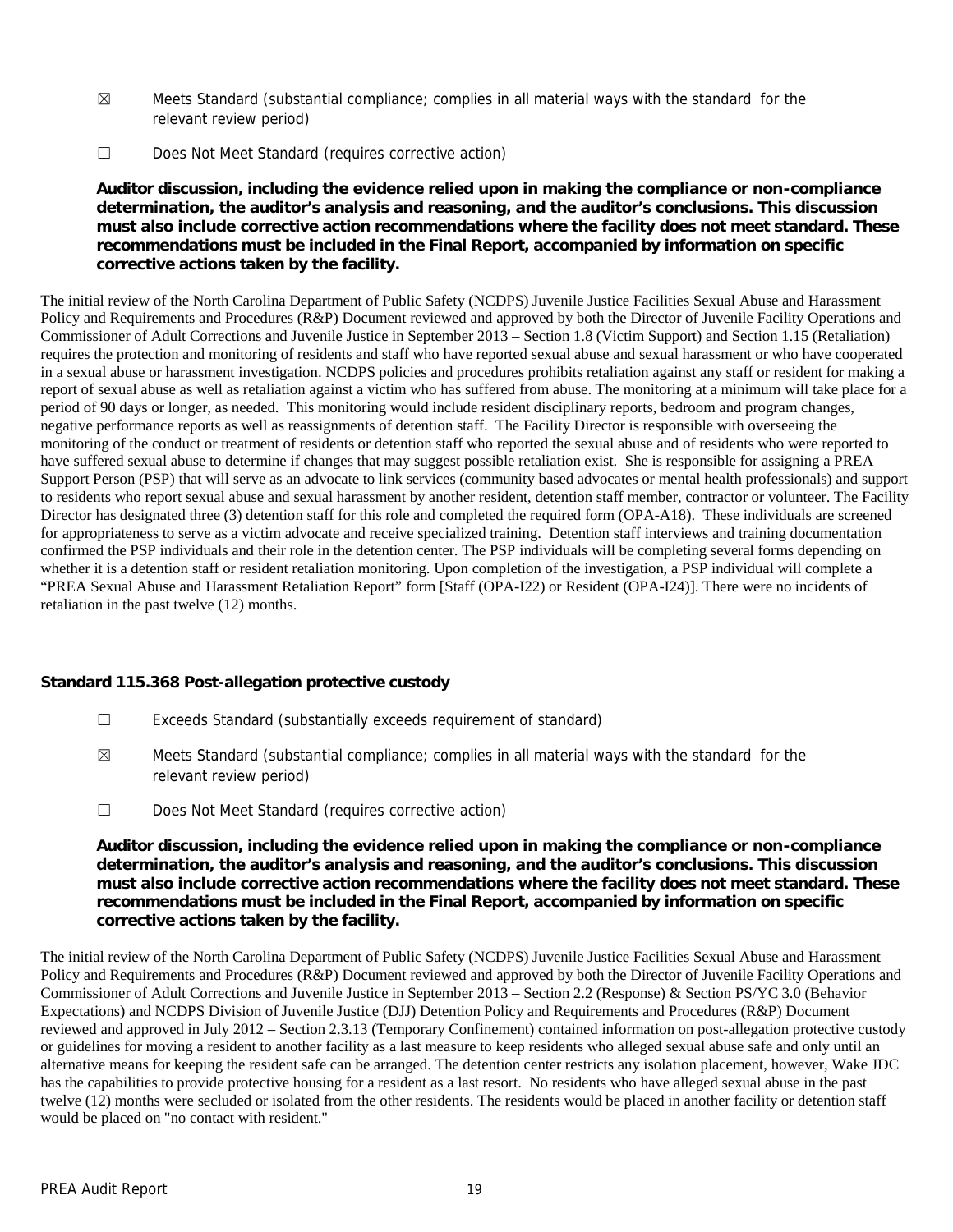**Standard 115.371 Criminal and administrative agency investigations**

- ☐ Exceeds Standard (substantially exceeds requirement of standard)
- $\boxtimes$  Meets Standard (substantial compliance; complies in all material ways with the standard for the relevant review period)
- ☐ Does Not Meet Standard (requires corrective action)

**Auditor discussion, including the evidence relied upon in making the compliance or non-compliance determination, the auditor's analysis and reasoning, and the auditor's conclusions. This discussion must also include corrective action recommendations where the facility does not meet standard. These recommendations must be included in the Final Report, accompanied by information on specific corrective actions taken by the facility.**

The initial review of the North Carolina Department of Public Safety (NCDPS) Juvenile Justice Facilities Sexual Abuse and Harassment Policy and Requirements and Procedures (R&P) Document reviewed and approved by both the Director of Juvenile Facility Operations and Commissioner of Adult Corrections and Juvenile Justice in September 2013 – Section 2.3 (Investigations) and NCDPS Sexual Abuse & Harassment Coordinated Response Overview require staff to refer all alleged incidents of sexual abuse or sexual harassment to the Department of Social Services (DSS) for investigation and determination of child abuse and Raleigh Police Department (RPD) for the determination of criminal charges. Detention staff refer all allegations of sexual abuse and harassment to the Central Office and the PREA Office for completion of an administrative investigation. Additionally, the detention center's PREA investigators could be assigned to conduct the adminstative investigation. There have been no reported investigations that appeared to be criminal and referred for prosecution of alleged detention staff's or residents inappropriate sexual behavior that occurred in this detention center in the past twelve (12) months. It was evident, the detention staff reported incidents as required and reports are maintained for as long as the alleged abuser is incarcerated or employed by the detention center, plus 5 years unless the abuse was committed by a juvenile and applicable laws require a shorter period of retention.

**Standard 115.372 Evidentiary standard for administrative investigations**

- ☐ Exceeds Standard (substantially exceeds requirement of standard)
- $\boxtimes$  Meets Standard (substantial compliance; complies in all material ways with the standard for the relevant review period)
- ☐ Does Not Meet Standard (requires corrective action)

**Auditor discussion, including the evidence relied upon in making the compliance or non-compliance determination, the auditor's analysis and reasoning, and the auditor's conclusions. This discussion must also include corrective action recommendations where the facility does not meet standard. These recommendations must be included in the Final Report, accompanied by information on specific corrective actions taken by the facility.**

The initial review of the North Carolina Department of Public Safety (NCDPS) Juvenile Justice Facilities Sexual Abuse and Harassment Policy and Requirements and Procedures (R&P) Document reviewed and approved by both the Director of Juvenile Facility Operations and Commissioner of Adult Corrections and Juvenile Justice in September 2013 – Section 2.3 (Investigations) contains all the elements of the standard. The staff from the Department of Social Services (DSS) and the NCDPS PREA Office investigates the allegation and indicates a standard of a preponderance of the evidence or a lower standard of proof for determining if allegations are substantiated. An interview with the Facility Director indicated that they conduct fact finding investigations, make conclusions following the investigation and provide the information to the detention center, to the Central Office and the PREA Office for consultation with legal and human resources to determine disciplinary actions.

## **Standard 115.373 Reporting to residents**

- ☐ Exceeds Standard (substantially exceeds requirement of standard)
- ☒ Meets Standard (substantial compliance; complies in all material ways with the standard for the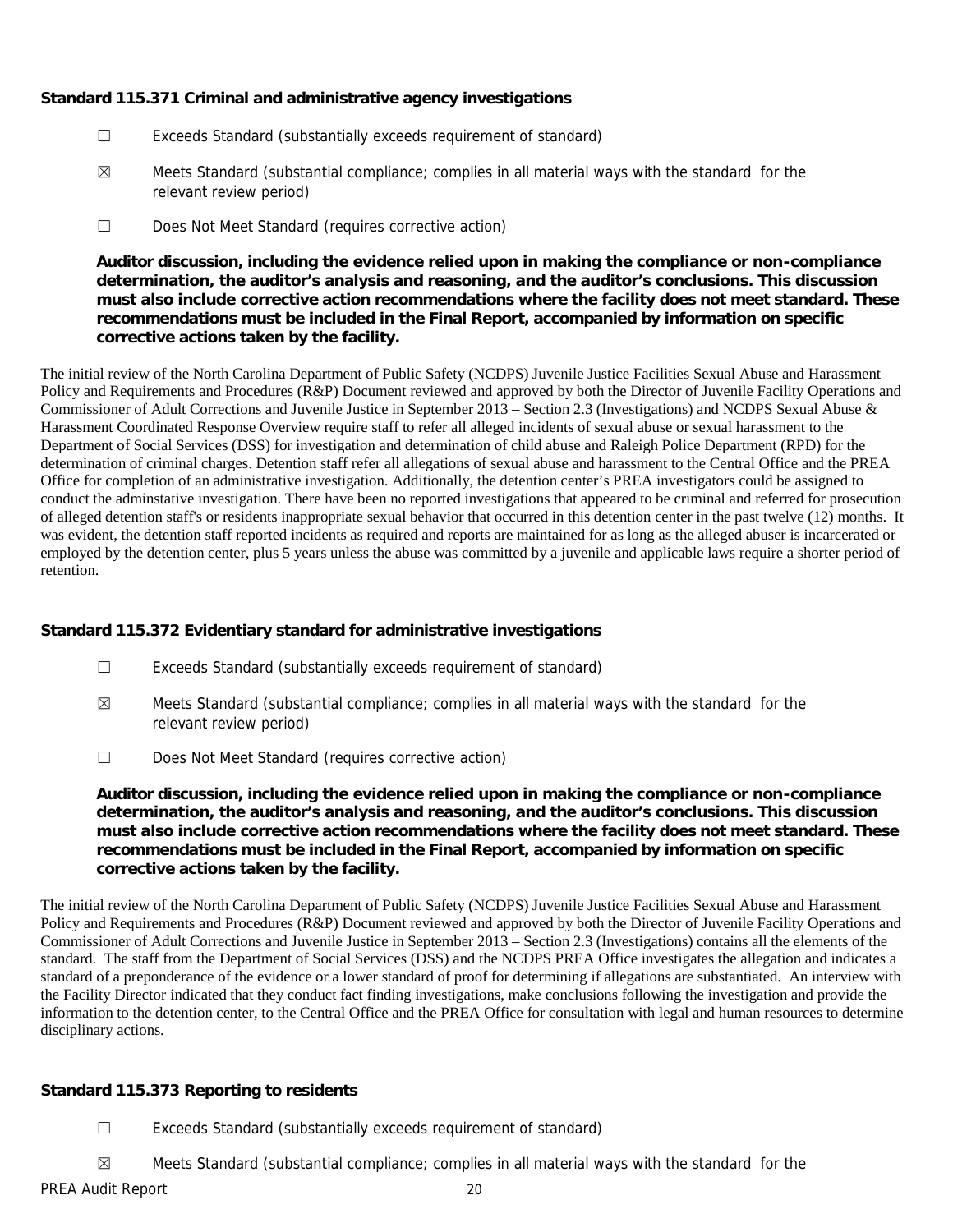relevant review period)

☐ Does Not Meet Standard (requires corrective action)

**Auditor discussion, including the evidence relied upon in making the compliance or non-compliance determination, the auditor's analysis and reasoning, and the auditor's conclusions. This discussion must also include corrective action recommendations where the facility does not meet standard. These recommendations must be included in the Final Report, accompanied by information on specific corrective actions taken by the facility.**

The initial review of the North Carolina Department of Public Safety (NCDPS) Juvenile Justice Facilities Sexual Abuse and Harassment Policy and Requirements and Procedures (R&P) Document reviewed and approved by both the Director of Juvenile Facility Operations and Commissioner of Adult Corrections and Juvenile Justice in September 2013 – Section 2.3 (Investigations) and Section 1.8 (Victim Support) requires that any resident who makes an allegation that he suffered sexual abuse is informed in writing contains the process for notifying residents whether the allegation proves substantiated, unsubstantiated or unfounded following an investigation. The NCDPS PREA Office has a process to notify the resident. The policies further requires that following a resident's allegation that a staff member who has committed sexual abuse against the resident, the facility informs the resident unless the allegations are "unfounded" whenever the staff member is no longer posted within the resident's housing area; the staff member is no longer employed at the facility; Raleigh Police Department (RPD) notifies that the staff member has been indicted or convicted on a charge related to sexual abuse within the detention center. With regard to investigations involving resident-on-resident allegations of sexual abuse, Raleigh Police Department (RPD) notifies the Facility Director who will then inform the resident whenever the detention center learns that the alleged abuser has been indicted or convicted on a charge related to sexual abuse within the detention center. There have been no reported investigations of alleged detention staff or resident's inappropriate sexual behavior that occurred in this detention center during the past twelve (12) months. The Facility Director validated her technical knowledge of the reporting process during his interview.

# **Standard 115.376 Disciplinary sanctions for staff**

- ☐ Exceeds Standard (substantially exceeds requirement of standard)
- $\boxtimes$  Meets Standard (substantial compliance; complies in all material ways with the standard for the relevant review period)
- ☐ Does Not Meet Standard (requires corrective action)

**Auditor discussion, including the evidence relied upon in making the compliance or non-compliance determination, the auditor's analysis and reasoning, and the auditor's conclusions. This discussion must also include corrective action recommendations where the facility does not meet standard. These recommendations must be included in the Final Report, accompanied by information on specific corrective actions taken by the facility.**

The initial review of the North Carolina Department of Public Safety (NCDPS) Juvenile Justice Facilities Sexual Abuse and Harassment Policy and Requirements and Procedures (R&P) Document reviewed and approved by both the Director of Juvenile Facility Operations and Commissioner of Adult Corrections and Juvenile Justice in September 2013 – Section 1.14 (Discipline) disciplinary sanctions up to and including termination for violating the facility's sexual abuse or harassment policies. The policy also mandates that the violation be reported to the PREA Office and law enforcement if criminal in nature. All disciplinary sanctions are maintained in the employees HR file in accordance with NCDPS policy and procedures. Termination is the presumptive sanction for staff who have engaged in sexual abuse. Additionally, staff may not escape sanctions by resigning. Staff who resign because they would have been terminated, are reported to the local law enforcement, unless the activities were not clearly criminal. There have been no employees terminated in the past twelve (12) months for violation of the detention center's sexual abuse or harassment policies. The Facility Director interview validated her technical knowledge of the reporting process was consistent with NCDPS policy and procedures.

**Standard 115.377 Corrective action for contractors and volunteers**

- ☐ Exceeds Standard (substantially exceeds requirement of standard)
- $\boxtimes$  Meets Standard (substantial compliance; complies in all material ways with the standard for the relevant review period)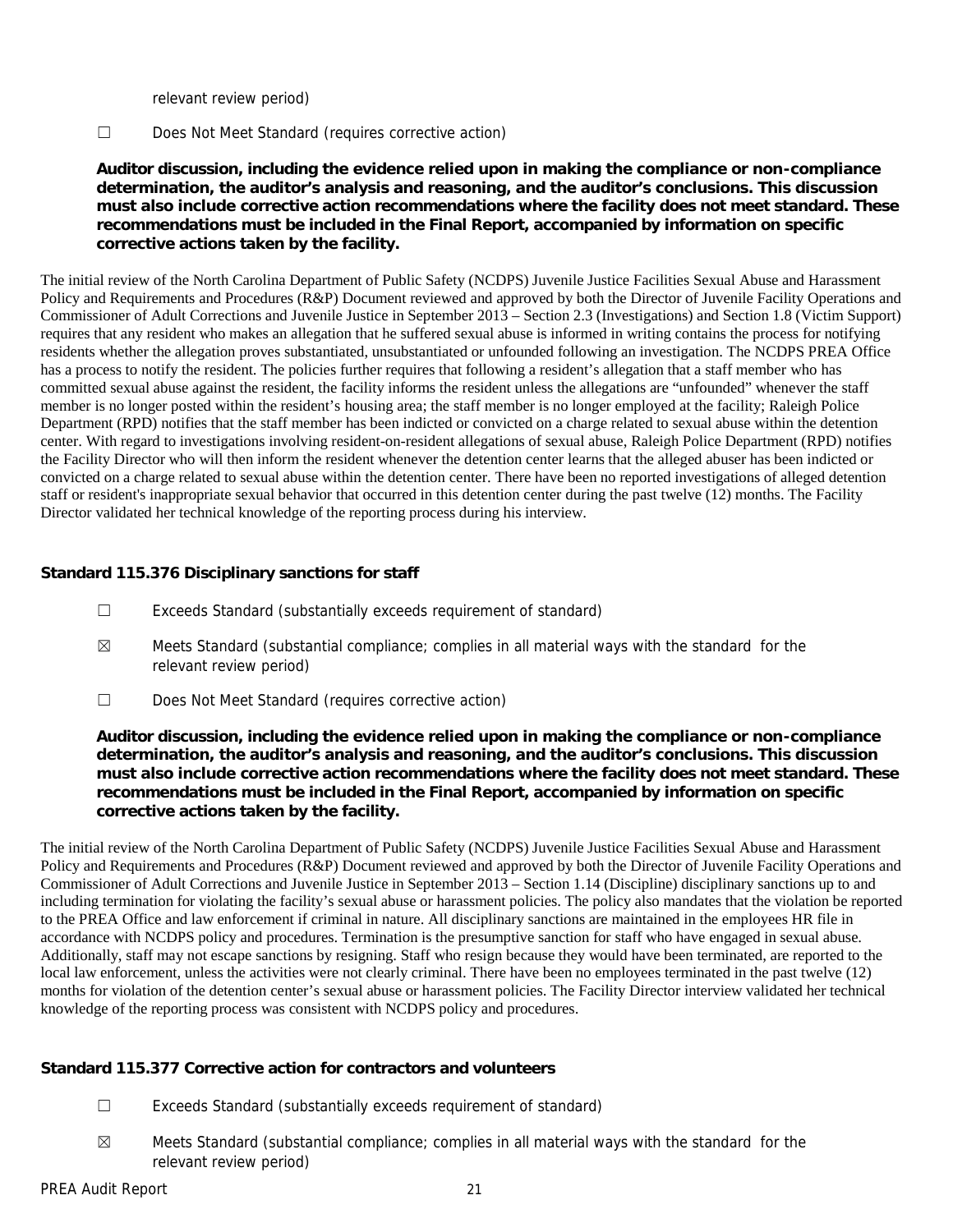☐ Does Not Meet Standard (requires corrective action)

**Auditor discussion, including the evidence relied upon in making the compliance or non-compliance determination, the auditor's analysis and reasoning, and the auditor's conclusions. This discussion must also include corrective action recommendations where the facility does not meet standard. These recommendations must be included in the Final Report, accompanied by information on specific corrective actions taken by the facility.**

The initial review of the North Carolina Department of Public Safety (NCDPS) Juvenile Justice Facilities Sexual Abuse and Harassment Policy and Requirements and Procedures (R&P) Document reviewed and approved by both the Director of Juvenile Facility Operations and Commissioner of Adult Corrections and Juvenile Justice in September 2013 – Section 1.14 (Discipline) requires that volunteers and contractors in violation of the facility's policies and procedures regarding sexual abuse and harassment of residents will be reported to DSS, PREA Office and local law enforcement unless the activity was clearly not criminal and to relevant licensing bodies. Additionally, the policies requires the facility/detention staff to take remedial measures and prohibit future contact with residents in the case of any violation of the facility/detention center's sexual abuse and harassment policies by contractors or volunteers. This was verified during an interview with the Facility Director. There have been no volunteers or contractors reported in the past twelve (12) months for engaging in sexual abuse or harassment of a resident.

**Standard 115.378 Disciplinary sanctions for residents**

- ☐ Exceeds Standard (substantially exceeds requirement of standard)
- $\boxtimes$  Meets Standard (substantial compliance; complies in all material ways with the standard for the relevant review period)
- ☐ Does Not Meet Standard (requires corrective action)

**Auditor discussion, including the evidence relied upon in making the compliance or non-compliance determination, the auditor's analysis and reasoning, and the auditor's conclusions. This discussion must also include corrective action recommendations where the facility does not meet standard. These recommendations must be included in the Final Report, accompanied by information on specific corrective actions taken by the facility.**

The initial review of the North Carolina Department of Public Safety (NCDPS) Juvenile Justice Facilities Sexual Abuse and Harassment Policy and Requirements and Procedures (R&P) Document reviewed and approved by both the Director of Juvenile Facility Operations and Commissioner of Adult Corrections and Juvenile Justice in September 2013 – Section 1.14 (Discipline); NCDPS Division of Juvenile Justice (DJJ) Detention Policy and Requirements and Procedures (R&P) Document reviewed and approved in July 2012 – Section 2.3 (Rules and Discipline); NCDPS DJJ Youth Development Center Policy and Requirements and Procedures (R & P) Document – Section 2 (R&P/YC 2: YDC Admission and Assessments) and NCDPS DJJ and Deliquency Prevention Abuse and Neglect Policy and Requirements and Procedures (R&P) Document – Section PS/YC 3.0 (Behavior Expectations) any resident found to have violated any of the agency's sexual abuse or sexual harassment policies will be subject to sanctions pursuant to the behavior management program. Wake JDC's detention staff provides each resident with information that includes their rights and responsibilities, a disciplinary list of violations, disciplinary procedures and transfers. Residents will be offered therapy, counseling or other interventions designed to address and correct the underlining reasons for their conduct. There have been no administrative or criminal findings of guilt for resident-on-resident sexual abuse that have occurred at the detention center in the past twelve (12) months. The Facility Director indicated that residents may also be referred for prosecution if the allegations were criminal.

**Standard 115.381 Medical and mental health screenings; history of sexual abuse**

- ☐ Exceeds Standard (substantially exceeds requirement of standard)
- $\boxtimes$  Meets Standard (substantial compliance; complies in all material ways with the standard for the relevant review period)
- ☐ Does Not Meet Standard (requires corrective action)

**Auditor discussion, including the evidence relied upon in making the compliance or non-compliance**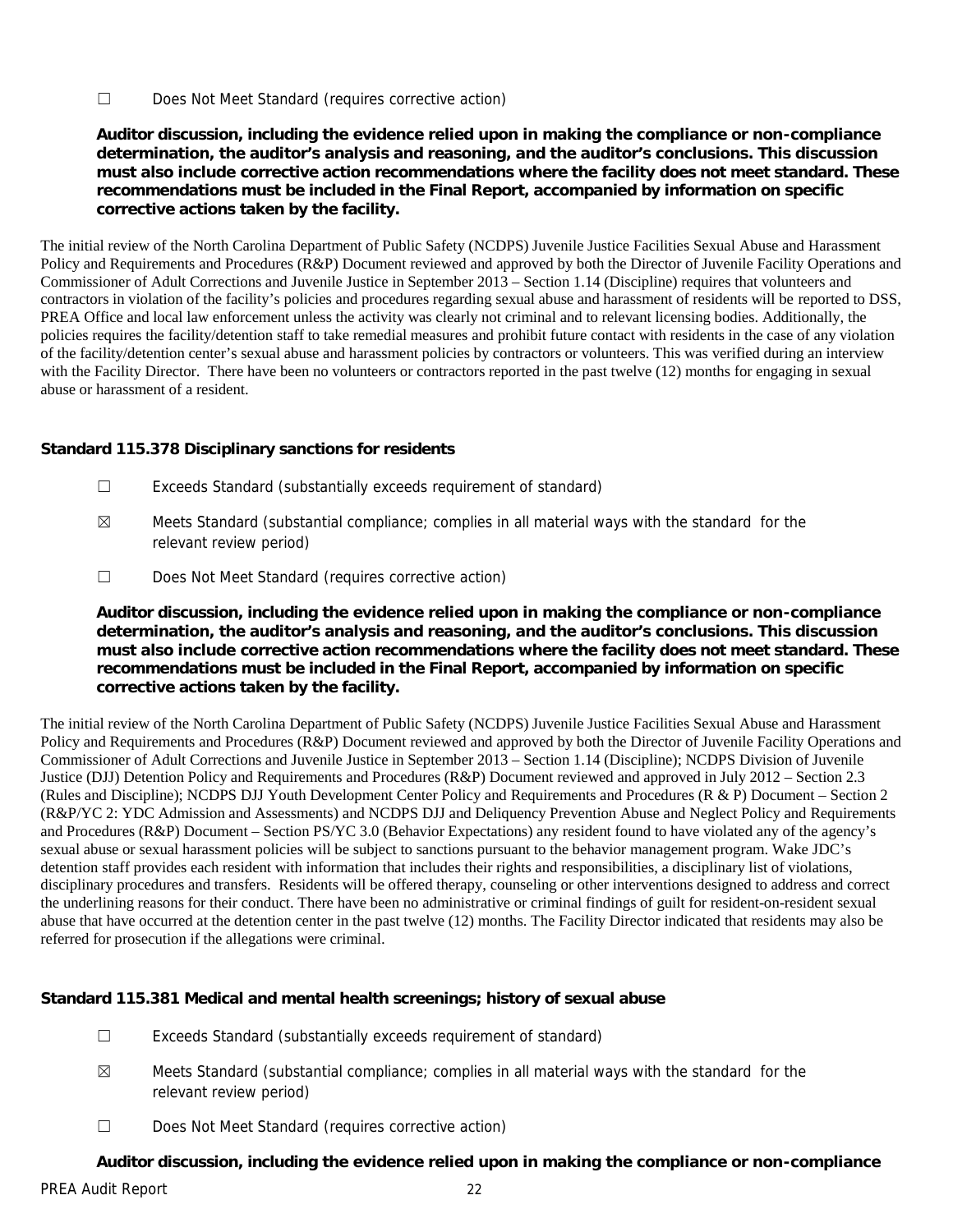**determination, the auditor's analysis and reasoning, and the auditor's conclusions. This discussion must also include corrective action recommendations where the facility does not meet standard. These recommendations must be included in the Final Report, accompanied by information on specific corrective actions taken by the facility.**

The initial review of the North Carolina Department of Public Safety (NCDPS) Juvenile Justice Facilities Sexual Abuse and Harassment Policy and Requirements and Procedures (R&P) Document reviewed and approved by both the Director of Juvenile Facility Operations and Commissioner of Adult Corrections and Juvenile Justice in September 2013 – Section 1.10 (General Provisions) and NCDPS DJJ Youth Development Center Policy and Requirements and Procedures (R&P) Document – Section 1.4 (Mental Health Services) require medical and mental health evaluations and as appropriate, treatment is offered to all residents victimized by sexual abuse and ensure confidentiality of information. Residents who report prior sexual victimization or disclose prior incidents of perpetrating sexual abuse, either in an institution or in the community, are required to be offered a follow-up with a medical or mental health practitioner within 14 days of admission/ screening. Medical and mental health staff complete various admission screening forms (i.e. Healthcare Services Medical Screening Interview, MAYSI, Suicide Risk Screening, Healthcare Services Mental Health Consultation, and Healthcare Services Admission History and Physical Examination) during the initial intake process including informed consent disclosures. There were no residents who disclosed prior victimization during their initial screening process. Medical and mental health staff interviews confirmed that although there were no disclosures the past twelve (12) months, all residents were offered follow-up meetings with medical and mental health providers.

**Standard 115.382 Access to emergency medical and mental health services**

- ☐ Exceeds Standard (substantially exceeds requirement of standard)
- $\boxtimes$  Meets Standard (substantial compliance; complies in all material ways with the standard for the relevant review period)
- ☐ Does Not Meet Standard (requires corrective action)

**Auditor discussion, including the evidence relied upon in making the compliance or non-compliance determination, the auditor's analysis and reasoning, and the auditor's conclusions. This discussion must also include corrective action recommendations where the facility does not meet standard. These recommendations must be included in the Final Report, accompanied by information on specific corrective actions taken by the facility.**

The initial review of the North Carolina Department of Public Safety (NCDPS) Juvenile Justice Facilities Sexual Abuse and Harassment Policy and Requirements and Procedures (R&P) Document reviewed and approved by both the Director of Juvenile Facility Operations and Commissioner of Adult Corrections and Juvenile Justice in September 2013 – Section 1.10 (General Provisions); Section 3.1 (First Response to Concerns of Sexual Abuse, Sexual Harassment and Voyeurism); NCDPS DJJ Youth Development Center Policy and Requirements and Procedures (R&P) Document – Section 1.4 (Mental Health Services) and NC General Statute Chapter 15B (Victims Compensation Article 1 Crime Victim's Compensation Act) requires resident victims of sexual abuse are offered timely information about and timely access to emergency contraception and sexually transmitted disease prophylaxis, in accordance with professionally accepted standards of care, where medically appropriate and unimpeded access to emergency medical treatment and crisis intervention services. The medical staff have a protocol in place to assist in expediting a resident to the emergency room with specific documentation for the detention staff. Additionally, documentation provided confirmed treatment services are provided to every victim without financial cost. InterAct is the program identified to provide the victim advocacy services for the residents at the detention center. Wake Med Emergency Department (SAFE certified) and SAFEchild Advocacy Center provides the emergency and forensic medical examinations.

**Standard 115.383 Ongoing medical and mental health care for sexual abuse victims and abusers**

- ☐ Exceeds Standard (substantially exceeds requirement of standard)
- $\boxtimes$  Meets Standard (substantial compliance; complies in all material ways with the standard for the relevant review period)
- ☐ Does Not Meet Standard (requires corrective action)

**Auditor discussion, including the evidence relied upon in making the compliance or non-compliance determination, the auditor's analysis and reasoning, and the auditor's conclusions. This discussion**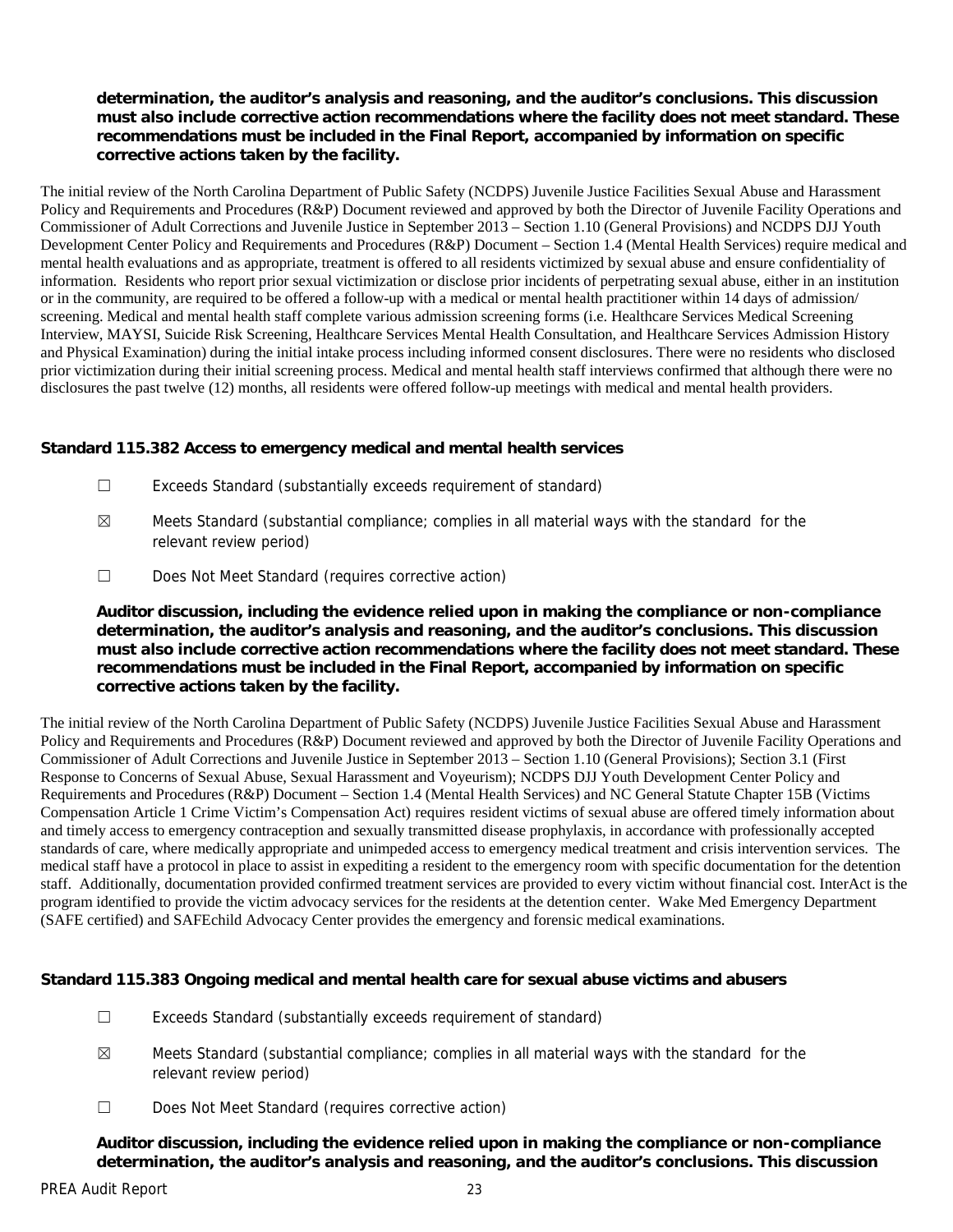**must also include corrective action recommendations where the facility does not meet standard. These recommendations must be included in the Final Report, accompanied by information on specific corrective actions taken by the facility.**

The initial review of the North Carolina Department of Public Safety (NCDPS) Juvenile Justice Facilities Sexual Abuse and Harassment Policy and Requirements and Procedures (R&P) Document reviewed and approved by both the Director of Juvenile Facility Operations and Commissioner of Adult Corrections and Juvenile Justice in September 2013 – Section 3.2 (Medical Evaluation and Forensic Mental Health Evaluation Following Allegations of Sexual Abuse, Sexual Harassment and/or Voyeurism) and Section 3.3 (Support of the Resident Post- Evaluation for Sexual Abuse, Sexual Harassment and/or Voyeurism) requires ongoing medical and mental health care for sexual abuse victims and abusers. Additionally, the policy requires the facility to offer medical and mental health evaluations and appropriate follow-up treatment. Victims of sexual abuse will be transported to Wake Med Emergency Department and SAFEchild Advocacy Center where they will receive treatment and where physical evidence can be gathered by a certified SAFE medical examiner. There have been no investigations of alleged resident's sexual abuse that occurred in this detention center in the past twelve (12) months. There is a process in place to ensure medical and mental health staff track on-going medical and mental health services for victims who may have been sexually abused. The medical and mental health staff have a protocol (Medical/Mental Health Discharge Summary and Mental Health Request Referral form) in place to assist residents and their families upon discharge from the detention center to continue services if needed.

**Standard 115.386 Sexual abuse incident reviews**

- ☐ Exceeds Standard (substantially exceeds requirement of standard)
- $\boxtimes$  Meets Standard (substantial compliance; complies in all material ways with the standard for the relevant review period)
- ☐ Does Not Meet Standard (requires corrective action)

**Auditor discussion, including the evidence relied upon in making the compliance or non-compliance determination, the auditor's analysis and reasoning, and the auditor's conclusions. This discussion must also include corrective action recommendations where the facility does not meet standard. These recommendations must be included in the Final Report, accompanied by information on specific corrective actions taken by the facility.**

The initial review of the North Carolina Department of Public Safety (NCDPS) Juvenile Justice Facilities Sexual Abuse and Harassment Policy and Requirements and Procedures (R&P) Document reviewed and approved by both the Director of Juvenile Facility Operations and Commissioner of Adult Corrections and Juvenile Justice in September 2013 – Section 1.9 [PREA Compliance Manager (PCM)] and Section 2.3 (Investigations) and NCDPS Sexual Abuse & Harassment Coordinated Response Overview requires a PREA Post Incident Review of every sexual abuse allegation at the conclusion of all investigations, except those determined to be unfounded within thirty (30) days. Wake JDC's Sexual Abuse Team consists of the Facility Director, Shift Supervisors, Human Services Coordinator, medical and mental health representatives. There have been no investigations of alleged detention staff's or resident's sexual abuse that occurred in this detention center in the past twelve (12) months. The detention staff interviews confirmed they would document their review on the "PREA Post Incident Review" form that captures all aspects of an incident.

**Standard 115.387 Data collection**

- ☐ Exceeds Standard (substantially exceeds requirement of standard)
- $\boxtimes$  Meets Standard (substantial compliance; complies in all material ways with the standard for the relevant review period)
- ☐ Does Not Meet Standard (requires corrective action)

**Auditor discussion, including the evidence relied upon in making the compliance or non-compliance determination, the auditor's analysis and reasoning, and the auditor's conclusions. This discussion must also include corrective action recommendations where the facility does not meet standard. These recommendations must be included in the Final Report, accompanied by information on specific corrective actions taken by the facility.**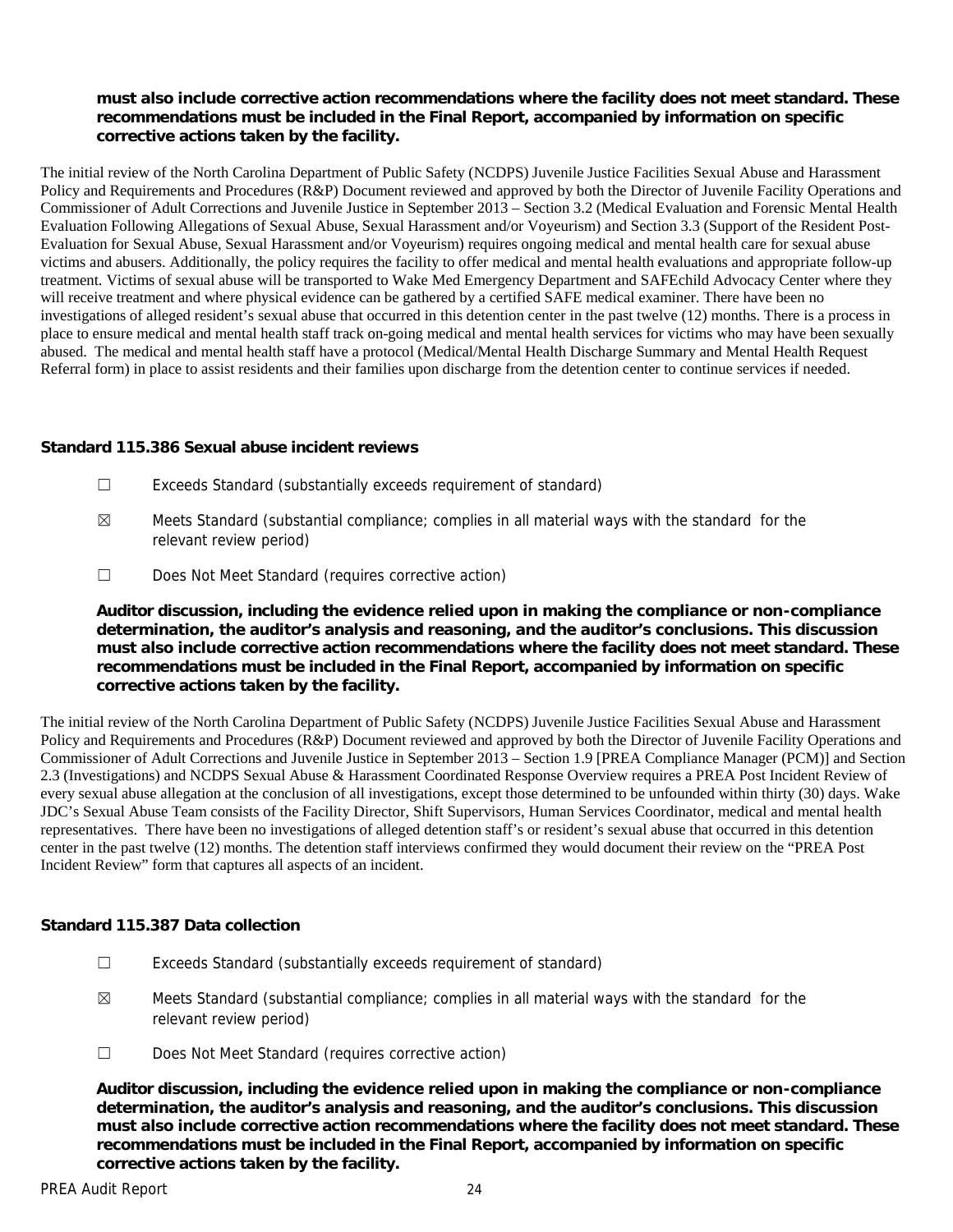The initial review of the North Carolina Department of Public Safety (NCDPS) Juvenile Justice Facilities Sexual Abuse and Harassment Policy and Requirements and Procedures (R&P) Document reviewed and approved by both the Director of Juvenile Facility Operations and Commissioner of Adult Corrections and Juvenile Justice in September 2013 – Section 1.10 (General Provisions) requires the collection of accurate, uniform data for every allegation of sexual abuse. The Facility Director inputs information into the TROI system and the NCDPS PREA Director obtains the data from this system relating to PREA. The NCDPS PREA Director has a data collection instrument to answer all questions for the U.S. Department of Justice Survey of Sexual Abuse Violence. A review of the 2015 annual report revealed it was completed and in accordance with this standard.

**Standard 115.388 Data review for corrective action**

- ☐ Exceeds Standard (substantially exceeds requirement of standard)
- $\boxtimes$  Meets Standard (substantial compliance; complies in all material ways with the standard for the relevant review period)
- ☐ Does Not Meet Standard (requires corrective action)

**Auditor discussion, including the evidence relied upon in making the compliance or non-compliance determination, the auditor's analysis and reasoning, and the auditor's conclusions. This discussion must also include corrective action recommendations where the facility does not meet standard. These recommendations must be included in the Final Report, accompanied by information on specific corrective actions taken by the facility.**

The initial review of the North Carolina Department of Public Safety (NCDPS) Juvenile Justice Facilities Sexual Abuse and Harassment Policy and Requirements and Procedures (R&P) Document reviewed and approved by both the Director of Juvenile Facility Operations and Commissioner of Adult Corrections and Juvenile Justice in September 2013 – Section 1.10 (General Provisions) requires the review of data for corrective action to improve the effectiveness of its prevention, protection and response policies, practices and training. A review of the 2015 Annual Report indicated compliance with the standard and included all of the required elements. The NCDPS 2015 Annual Report is posted on the NCDPS Website for public review. The Facility Director monitors collected data to determine and assess the need for any corrective actions. The 2015 annual report was readily available on the North Carolina Department of Public Safety (NCDPS) website.

**Standard 115.389 Data storage, publication, and destruction**

- ☐ Exceeds Standard (substantially exceeds requirement of standard)
- $\boxtimes$  Meets Standard (substantial compliance; complies in all material ways with the standard for the relevant review period)
- ☐ Does Not Meet Standard (requires corrective action)

**Auditor discussion, including the evidence relied upon in making the compliance or non-compliance determination, the auditor's analysis and reasoning, and the auditor's conclusions. This discussion must also include corrective action recommendations where the facility does not meet standard. These recommendations must be included in the Final Report, accompanied by information on specific corrective actions taken by the facility.**

The initial review of the North Carolina Department of Public Safety Prisons (NCDPS) Juvenile Justice Facilities Sexual Abuse and Harassment Policy and Requirements and Procedures (R&P) Document reviewed and approved by both the Director of Juvenile Facility Operations and Commissioner of Adult Corrections and Juvenile Justice in September 2013 – Section 1.10 (General Provisions) requires data is collected and securely retained for 10 years. The aggregated sexual abuse data was reviewed and all personal identifiers are removed.